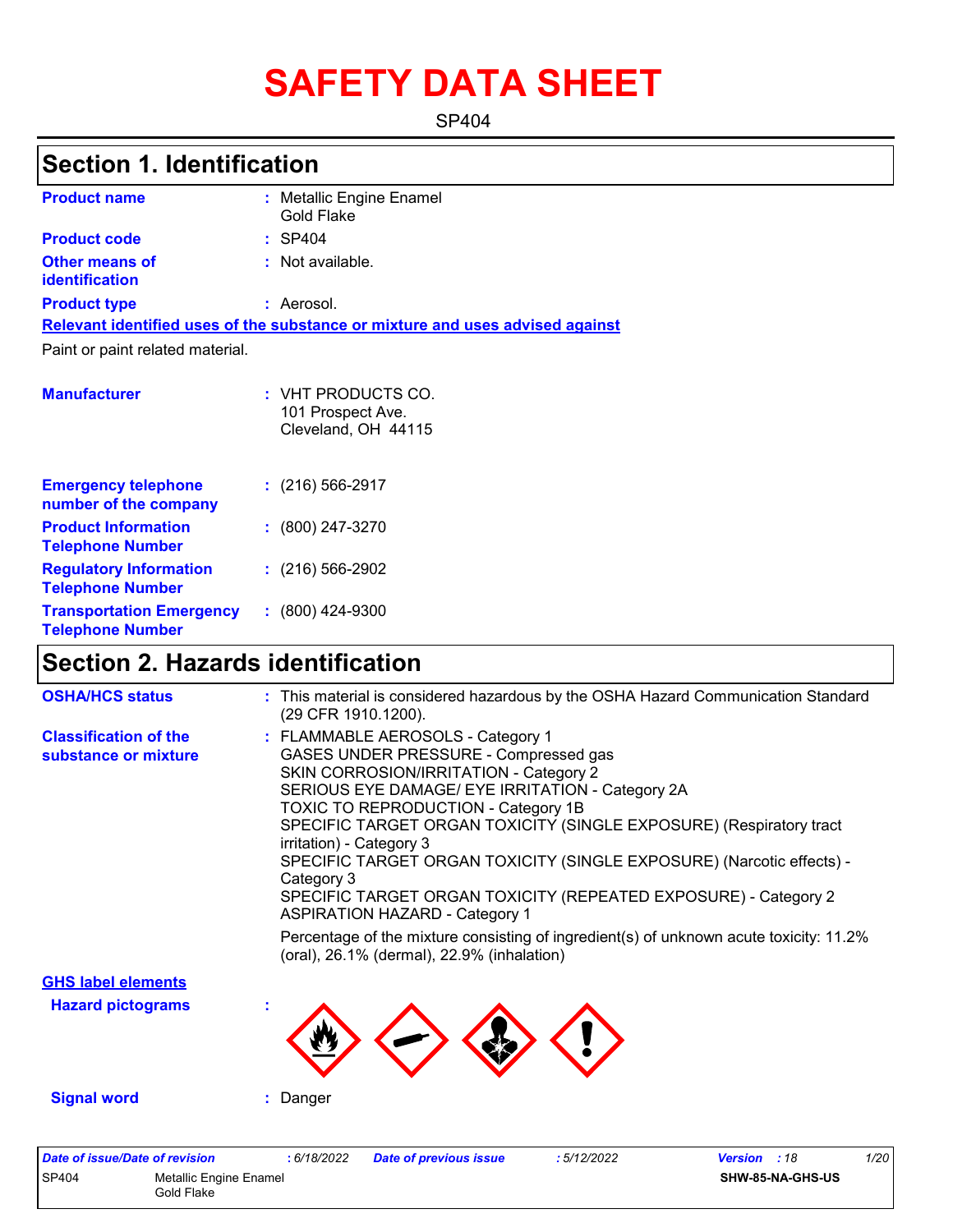### **Section 2. Hazards identification**

| <b>Hazard statements</b>                   | : Extremely flammable aerosol.<br>Contains gas under pressure; may explode if heated.<br>May be fatal if swallowed and enters airways.<br>Causes skin irritation.<br>Causes serious eye irritation.<br>May cause respiratory irritation.<br>May cause drowsiness or dizziness.<br>May damage fertility or the unborn child.<br>May cause damage to organs through prolonged or repeated exposure.                                                                                                                                                                                                                                                          |  |
|--------------------------------------------|------------------------------------------------------------------------------------------------------------------------------------------------------------------------------------------------------------------------------------------------------------------------------------------------------------------------------------------------------------------------------------------------------------------------------------------------------------------------------------------------------------------------------------------------------------------------------------------------------------------------------------------------------------|--|
| <b>Precautionary statements</b>            |                                                                                                                                                                                                                                                                                                                                                                                                                                                                                                                                                                                                                                                            |  |
| <b>General</b>                             | : Read label before use. Keep out of reach of children. If medical advice is needed,<br>have product container or label at hand.                                                                                                                                                                                                                                                                                                                                                                                                                                                                                                                           |  |
| <b>Prevention</b>                          | : Obtain special instructions before use. Do not handle until all safety precautions have<br>been read and understood. Wear protective gloves, protective clothing and eye or face<br>protection. Keep away from heat, hot surfaces, sparks, open flames and other ignition<br>sources. No smoking. Do not spray on an open flame or other ignition source. Use<br>only outdoors or in a well-ventilated area. Do not breathe dust or mist. Wash<br>thoroughly after handling. Pressurized container: Do not pierce or burn, even after use.                                                                                                               |  |
| <b>Response</b>                            | : IF exposed or concerned: Get medical advice or attention. IF INHALED: Remove<br>person to fresh air and keep comfortable for breathing. Call a POISON CENTER or<br>doctor if you feel unwell. IF SWALLOWED: Immediately call a POISON CENTER or<br>doctor. Do NOT induce vomiting. Take off contaminated clothing and wash it before<br>reuse. IF ON SKIN: Wash with plenty of water. If skin irritation occurs: Get medical<br>advice or attention. IF IN EYES: Rinse cautiously with water for several minutes.<br>Remove contact lenses, if present and easy to do. Continue rinsing. If eye irritation<br>persists: Get medical advice or attention. |  |
| <b>Storage</b>                             | : Store locked up. Protect from sunlight. Do not expose to temperatures exceeding 50<br>°C/122 °F. Store in a well-ventilated place. Keep container tightly closed.                                                                                                                                                                                                                                                                                                                                                                                                                                                                                        |  |
| <b>Disposal</b>                            | : Dispose of contents and container in accordance with all local, regional, national and<br>international regulations.                                                                                                                                                                                                                                                                                                                                                                                                                                                                                                                                     |  |
| <b>Supplemental label</b><br>elements      | DELAYED EFFECTS FROM LONG TERM OVEREXPOSURE. Contains solvents which<br>can cause permanent brain and nervous system damage. Intentional misuse by<br>deliberately concentrating and inhaling the contents can be harmful or fatal. WARNING:<br>This product contains chemicals known to the State of California to cause cancer and<br>birth defects or other reproductive harm.                                                                                                                                                                                                                                                                          |  |
|                                            | Please refer to the SDS for additional information. Keep out of reach of children. Keep<br>upright in a cool, dry place. Do not discard empty can in trash compactor.                                                                                                                                                                                                                                                                                                                                                                                                                                                                                      |  |
| <b>Hazards not otherwise</b><br>classified | : DANGER: Rags, steel wool, other waste soaked with this product, and sanding residue<br>may spontaneously catch fire if improperly discarded. Immediately place rags, steel<br>wool, other waste soaked with this product, and sanding residue in a sealed, water-filled,<br>metal container. Dispose of in accordance with local fire regulations.                                                                                                                                                                                                                                                                                                       |  |

### **Section 3. Composition/information on ingredients**

| <b>Substance/mixture</b>                       | : Mixture        |
|------------------------------------------------|------------------|
| <b>Other means of</b><br><b>identification</b> | : Not available. |
|                                                |                  |

**CAS number/other identifiers**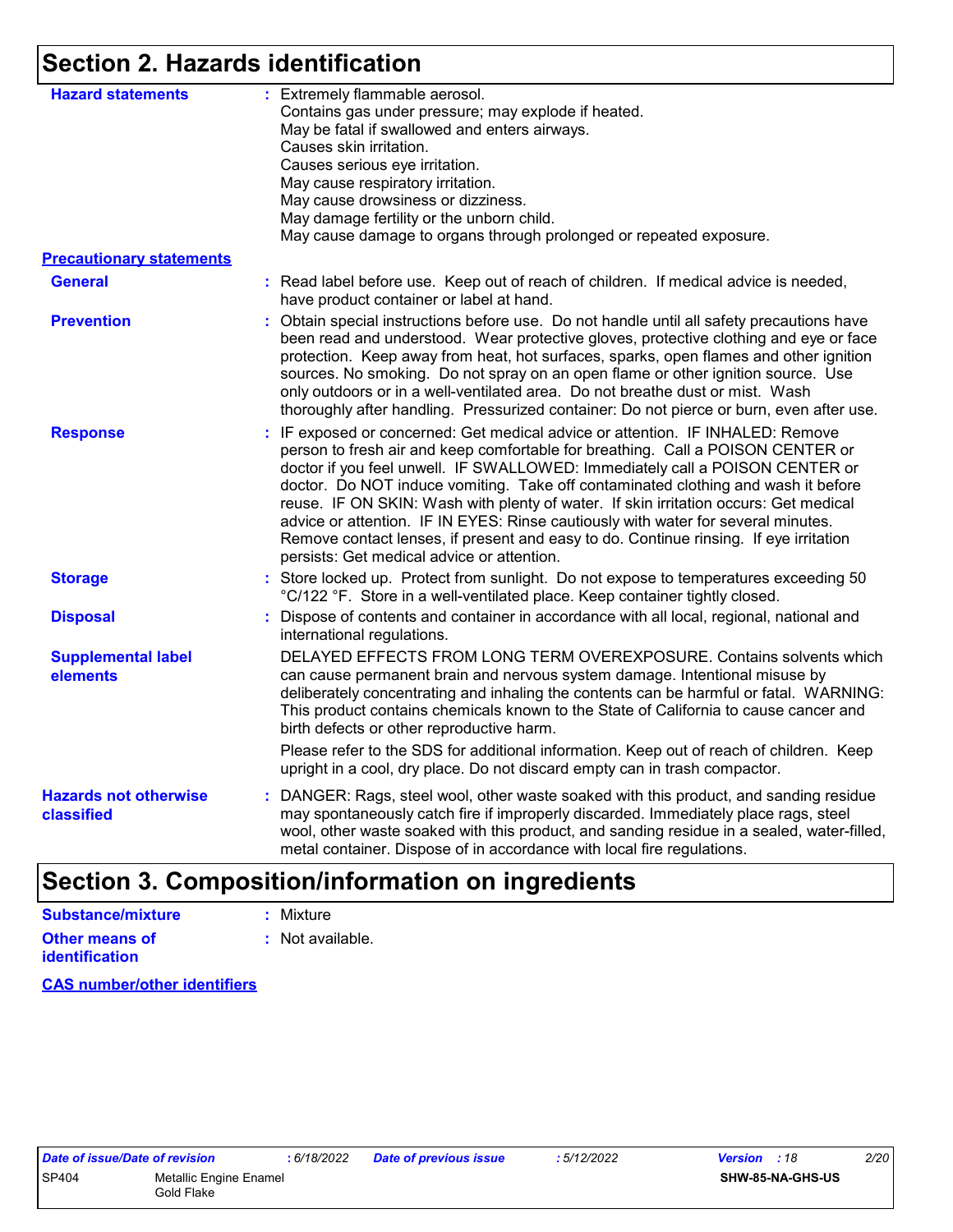### **Section 3. Composition/information on ingredients**

| <b>Ingredient name</b>               | % by weight | <b>CAS number</b> |
|--------------------------------------|-------------|-------------------|
| Acetone                              | l≥25 - ≤50  | 67-64-1           |
| Methyl Ethyl Ketone                  | l≥10 - ≤25  | 78-93-3           |
| Propane                              | ≤10         | 74-98-6           |
| <b>Butane</b>                        | ≤10         | 106-97-8          |
| Ethyl 3-Ethoxypropionate             | ≤10         | 763-69-9          |
| <b>Cellulose Nitrate</b>             | ՝≤3         | 9004-70-0         |
| Ethanol                              | ՝≤3         | 64-17-5           |
| Toluene                              | $\leq 2.7$  | 108-88-3          |
| Aluminum                             | $\leq$ 3    | 7429-90-5         |
| 2-Propanol                           | ≤1.7        | 67-63-0           |
| <b>Butyl Benzyl Phthalate</b>        | $<$ 1       | 85-68-7           |
| Hydrotreated Heavy Petroleum Naphtha | <1          | 64742-48-9        |

Any concentration shown as a range is to protect confidentiality or is due to batch variation.

**There are no additional ingredients present which, within the current knowledge of the supplier and in the concentrations applicable, are classified and hence require reporting in this section.**

**Occupational exposure limits, if available, are listed in Section 8.**

### **Section 4. First aid measures**

| <b>Description of necessary first aid measures</b> |                                                                                                                                                                                                                                                                                                                                                                                                                                                                                                                                                                                                                                                                                                                                                                                                                                                                                                                |
|----------------------------------------------------|----------------------------------------------------------------------------------------------------------------------------------------------------------------------------------------------------------------------------------------------------------------------------------------------------------------------------------------------------------------------------------------------------------------------------------------------------------------------------------------------------------------------------------------------------------------------------------------------------------------------------------------------------------------------------------------------------------------------------------------------------------------------------------------------------------------------------------------------------------------------------------------------------------------|
| <b>Eye contact</b>                                 | : Immediately flush eyes with plenty of water, occasionally lifting the upper and lower<br>eyelids. Check for and remove any contact lenses. Continue to rinse for at least 10<br>minutes. Get medical attention.                                                                                                                                                                                                                                                                                                                                                                                                                                                                                                                                                                                                                                                                                              |
| <b>Inhalation</b>                                  | : Remove victim to fresh air and keep at rest in a position comfortable for breathing. If it<br>is suspected that fumes are still present, the rescuer should wear an appropriate mask<br>or self-contained breathing apparatus. If not breathing, if breathing is irregular or if<br>respiratory arrest occurs, provide artificial respiration or oxygen by trained personnel. It<br>may be dangerous to the person providing aid to give mouth-to-mouth resuscitation.<br>Get medical attention. If necessary, call a poison center or physician. If unconscious,<br>place in recovery position and get medical attention immediately. Maintain an open<br>airway. Loosen tight clothing such as a collar, tie, belt or waistband. In case of<br>inhalation of decomposition products in a fire, symptoms may be delayed. The exposed<br>person may need to be kept under medical surveillance for 48 hours. |
| <b>Skin contact</b>                                | : Flush contaminated skin with plenty of water. Remove contaminated clothing and<br>shoes. Wash contaminated clothing thoroughly with water before removing it, or wear<br>gloves. Continue to rinse for at least 10 minutes. Get medical attention. Wash clothing<br>before reuse. Clean shoes thoroughly before reuse.                                                                                                                                                                                                                                                                                                                                                                                                                                                                                                                                                                                       |
| <b>Ingestion</b>                                   | : Get medical attention immediately. Call a poison center or physician. Wash out mouth<br>with water. Remove dentures if any. If material has been swallowed and the exposed<br>person is conscious, give small quantities of water to drink. Stop if the exposed person<br>feels sick as vomiting may be dangerous. Aspiration hazard if swallowed. Can enter<br>lungs and cause damage. Do not induce vomiting. If vomiting occurs, the head should<br>be kept low so that vomit does not enter the lungs. Never give anything by mouth to an<br>unconscious person. If unconscious, place in recovery position and get medical<br>attention immediately. Maintain an open airway. Loosen tight clothing such as a collar,<br>tie, belt or waistband.                                                                                                                                                        |

**Most important symptoms/effects, acute and delayed**

| <b>Potential acute health effects</b> |                                                                                                                              |
|---------------------------------------|------------------------------------------------------------------------------------------------------------------------------|
| Eye contact                           | : Causes serious eye irritation.                                                                                             |
| <b>Inhalation</b>                     | : Can cause central nervous system (CNS) depression. May cause drowsiness or<br>dizziness. May cause respiratory irritation. |

| Date of issue/Date of revision |                                      | 6/18/2022 | <b>Date of previous issue</b> | : 5/12/2022 | <b>Version</b> : 18 |                  | <i>3/20</i> |
|--------------------------------|--------------------------------------|-----------|-------------------------------|-------------|---------------------|------------------|-------------|
| <b>SP404</b>                   | Metallic Engine Enamel<br>Gold Flake |           |                               |             |                     | SHW-85-NA-GHS-US |             |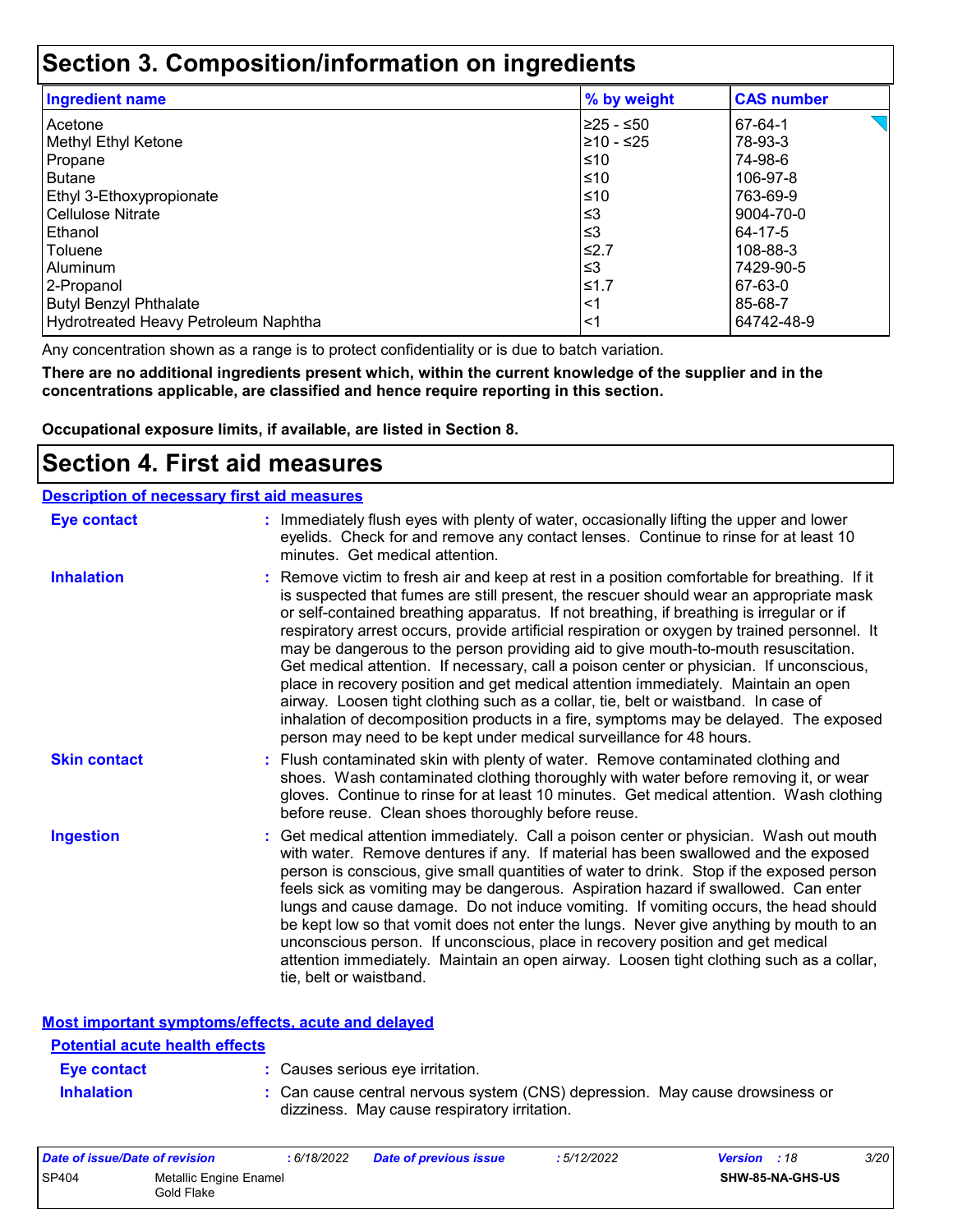# **Section 4. First aid measures**

| <b>Skin contact</b>               | : Causes skin irritation.                                                                                                                                                                                                                                                                                                                                                                                       |
|-----------------------------------|-----------------------------------------------------------------------------------------------------------------------------------------------------------------------------------------------------------------------------------------------------------------------------------------------------------------------------------------------------------------------------------------------------------------|
| <b>Ingestion</b>                  | : Can cause central nervous system (CNS) depression. May be fatal if swallowed and<br>enters airways.                                                                                                                                                                                                                                                                                                           |
| Over-exposure signs/symptoms      |                                                                                                                                                                                                                                                                                                                                                                                                                 |
| <b>Eye contact</b>                | : Adverse symptoms may include the following:<br>pain or irritation<br>watering<br>redness                                                                                                                                                                                                                                                                                                                      |
| <b>Inhalation</b>                 | : Adverse symptoms may include the following:<br>respiratory tract irritation<br>coughing<br>nausea or vomiting<br>headache<br>drowsiness/fatigue<br>dizziness/vertigo<br>unconsciousness<br>reduced fetal weight<br>increase in fetal deaths<br>skeletal malformations                                                                                                                                         |
| <b>Skin contact</b>               | : Adverse symptoms may include the following:<br>irritation<br>redness<br>reduced fetal weight<br>increase in fetal deaths<br>skeletal malformations                                                                                                                                                                                                                                                            |
| <b>Ingestion</b>                  | : Adverse symptoms may include the following:<br>nausea or vomiting<br>reduced fetal weight<br>increase in fetal deaths<br>skeletal malformations<br><u>Indication of immediate medical attention and special treatment needed, if necessary</u>                                                                                                                                                                |
|                                   |                                                                                                                                                                                                                                                                                                                                                                                                                 |
| <b>Notes to physician</b>         | : In case of inhalation of decomposition products in a fire, symptoms may be delayed.<br>The exposed person may need to be kept under medical surveillance for 48 hours.                                                                                                                                                                                                                                        |
| <b>Specific treatments</b>        | : No specific treatment.                                                                                                                                                                                                                                                                                                                                                                                        |
| <b>Protection of first-aiders</b> | : No action shall be taken involving any personal risk or without suitable training. If it is<br>suspected that fumes are still present, the rescuer should wear an appropriate mask or<br>self-contained breathing apparatus. It may be dangerous to the person providing aid to<br>give mouth-to-mouth resuscitation. Wash contaminated clothing thoroughly with water<br>before removing it, or wear gloves. |

**See toxicological information (Section 11)**

### **Section 5. Fire-fighting measures**

| <b>Extinguishing media</b>             |                                                                 |
|----------------------------------------|-----------------------------------------------------------------|
| <b>Suitable extinguishing</b><br>media | : Use an extinguishing agent suitable for the surrounding fire. |
| Unsuitable extinguishing<br>media      | : None known.                                                   |

| Date of issue/Date of revision |                                      | :6/1 |
|--------------------------------|--------------------------------------|------|
| SP404                          | Metallic Engine Enamel<br>Gold Flake |      |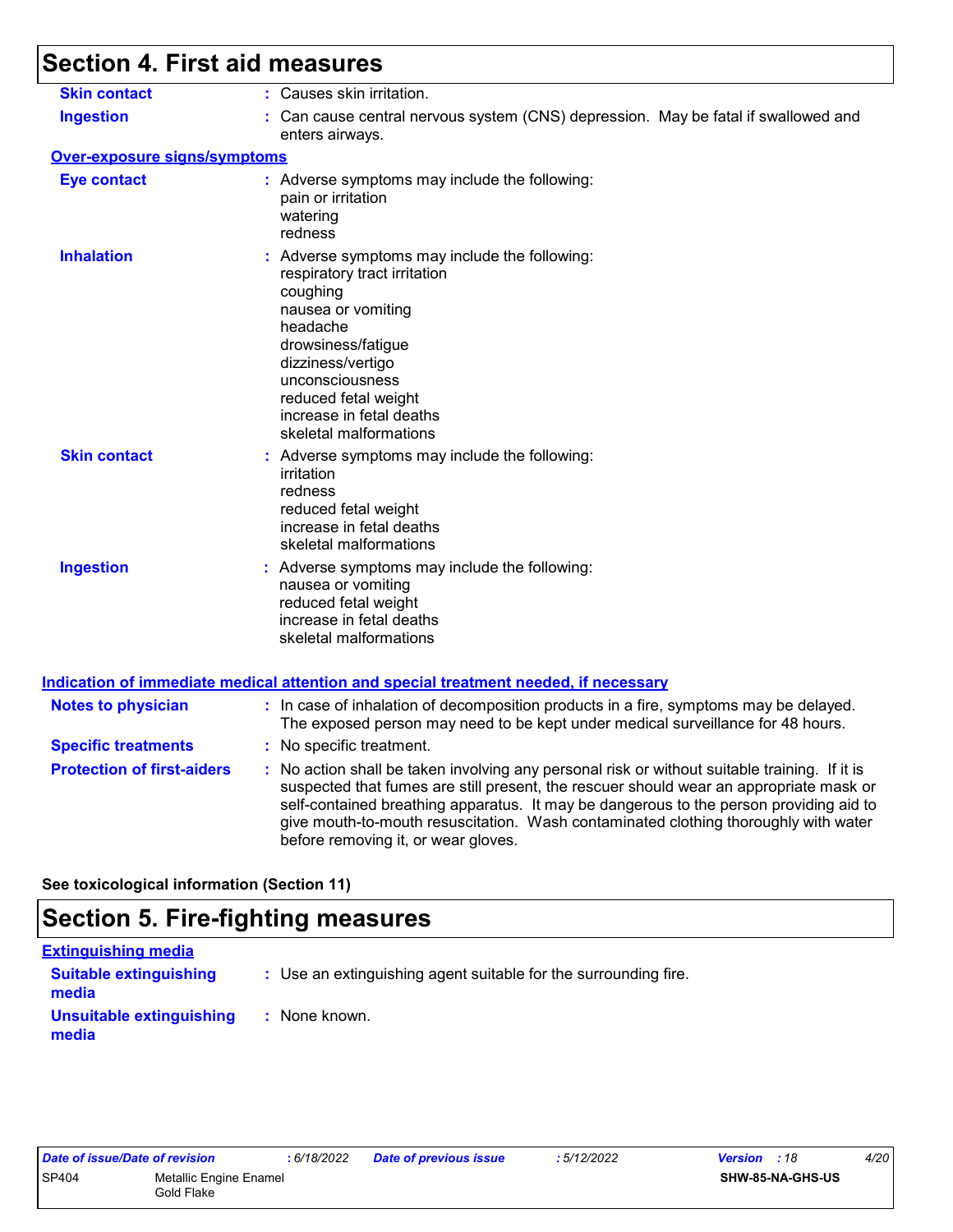### **Section 5. Fire-fighting measures**

| <b>Specific hazards arising</b><br>from the chemical     | : Extremely flammable aerosol. Runoff to sewer may create fire or explosion hazard. In<br>a fire or if heated, a pressure increase will occur and the container may burst, with the<br>risk of a subsequent explosion. Gas may accumulate in low or confined areas or travel<br>a considerable distance to a source of ignition and flash back, causing fire or explosion.<br>Bursting aerosol containers may be propelled from a fire at high speed. |
|----------------------------------------------------------|-------------------------------------------------------------------------------------------------------------------------------------------------------------------------------------------------------------------------------------------------------------------------------------------------------------------------------------------------------------------------------------------------------------------------------------------------------|
| <b>Hazardous thermal</b><br>decomposition products       | : Decomposition products may include the following materials:<br>carbon dioxide<br>carbon monoxide<br>nitrogen oxides<br>metal oxide/oxides                                                                                                                                                                                                                                                                                                           |
| <b>Special protective actions</b><br>for fire-fighters   | : Promptly isolate the scene by removing all persons from the vicinity of the incident if<br>there is a fire. No action shall be taken involving any personal risk or without suitable<br>training. Move containers from fire area if this can be done without risk. Use water<br>spray to keep fire-exposed containers cool.                                                                                                                         |
| <b>Special protective</b><br>equipment for fire-fighters | : Fire-fighters should wear appropriate protective equipment and self-contained breathing<br>apparatus (SCBA) with a full face-piece operated in positive pressure mode.                                                                                                                                                                                                                                                                              |

### **Section 6. Accidental release measures**

#### **Personal precautions, protective equipment and emergency procedures**

| For non-emergency<br>personnel                               | : No action shall be taken involving any personal risk or without suitable training.<br>Evacuate surrounding areas. Keep unnecessary and unprotected personnel from<br>entering. In the case of aerosols being ruptured, care should be taken due to the rapid<br>escape of the pressurized contents and propellant. If a large number of containers are<br>ruptured, treat as a bulk material spillage according to the instructions in the clean-up<br>section. Do not touch or walk through spilled material. Shut off all ignition sources. No<br>flares, smoking or flames in hazard area. Avoid breathing vapor or mist. Provide<br>adequate ventilation. Wear appropriate respirator when ventilation is inadequate. Put<br>on appropriate personal protective equipment. |
|--------------------------------------------------------------|----------------------------------------------------------------------------------------------------------------------------------------------------------------------------------------------------------------------------------------------------------------------------------------------------------------------------------------------------------------------------------------------------------------------------------------------------------------------------------------------------------------------------------------------------------------------------------------------------------------------------------------------------------------------------------------------------------------------------------------------------------------------------------|
| For emergency responders :                                   | If specialized clothing is required to deal with the spillage, take note of any information in<br>Section 8 on suitable and unsuitable materials. See also the information in "For non-<br>emergency personnel".                                                                                                                                                                                                                                                                                                                                                                                                                                                                                                                                                                 |
| <b>Environmental precautions</b>                             | : Avoid dispersal of spilled material and runoff and contact with soil, waterways, drains<br>and sewers. Inform the relevant authorities if the product has caused environmental<br>pollution (sewers, waterways, soil or air).                                                                                                                                                                                                                                                                                                                                                                                                                                                                                                                                                  |
| <b>Methods and materials for containment and cleaning up</b> |                                                                                                                                                                                                                                                                                                                                                                                                                                                                                                                                                                                                                                                                                                                                                                                  |
| <b>Small spill</b>                                           | : Stop leak if without risk. Move containers from spill area. Use spark-proof tools and<br>explosion-proof equipment. Dilute with water and mop up if water-soluble. Alternatively,<br>or if water-insoluble, absorb with an inert dry material and place in an appropriate waste<br>disposal container. Dispose of via a licensed waste disposal contractor.                                                                                                                                                                                                                                                                                                                                                                                                                    |
| <b>Large spill</b>                                           | : Stop leak if without risk. Move containers from spill area. Use spark-proof tools and<br>explosion-proof equipment. Approach release from upwind. Prevent entry into sewers,<br>water courses, basements or confined areas. Wash spillages into an effluent treatment<br>plant or proceed as follows. Contain and collect spillage with non-combustible,<br>absorbent material e.g. sand, earth, vermiculite or diatomaceous earth and place in<br>container for disposal according to local regulations (see Section 13). Dispose of via a<br>licensed waste disposal contractor. Contaminated absorbent material may pose the<br>same hazard as the spilled product. Note: see Section 1 for emergency contact<br>information and Section 13 for waste disposal.             |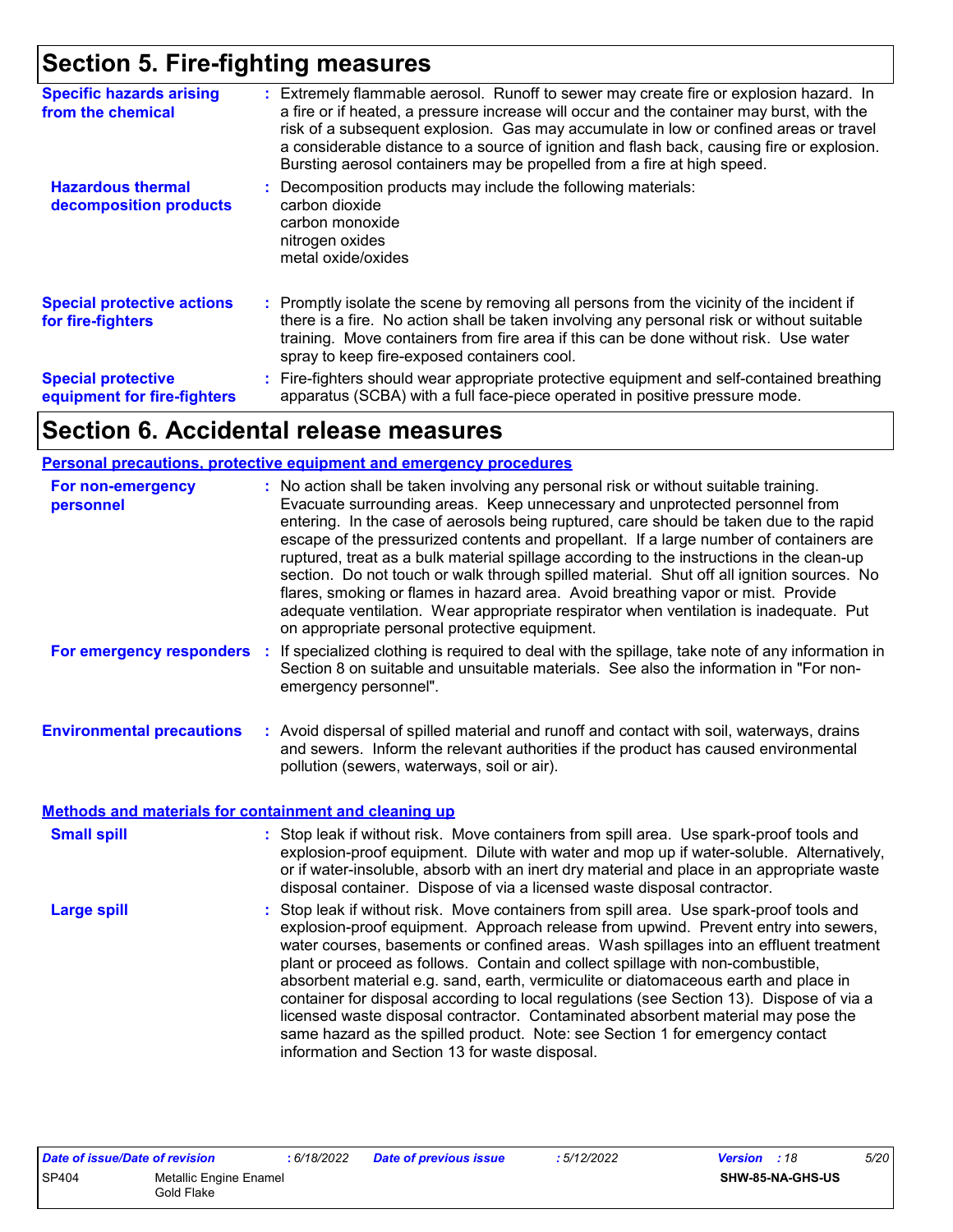### **Section 7. Handling and storage**

| <b>Precautions for safe handling</b>                                             |                                                                                                                                                                                                                                                                                                                                                                                                                                                                                                                                                                                                                                                                                                                                                                                                                                                                                          |
|----------------------------------------------------------------------------------|------------------------------------------------------------------------------------------------------------------------------------------------------------------------------------------------------------------------------------------------------------------------------------------------------------------------------------------------------------------------------------------------------------------------------------------------------------------------------------------------------------------------------------------------------------------------------------------------------------------------------------------------------------------------------------------------------------------------------------------------------------------------------------------------------------------------------------------------------------------------------------------|
| <b>Protective measures</b>                                                       | : Put on appropriate personal protective equipment (see Section 8). Pressurized<br>container: protect from sunlight and do not expose to temperatures exceeding 50°C. Do<br>not pierce or burn, even after use. Avoid exposure - obtain special instructions before<br>use. Avoid exposure during pregnancy. Do not handle until all safety precautions have<br>been read and understood. Do not get in eyes or on skin or clothing. Do not breathe<br>vapor or mist. Do not swallow. Avoid breathing gas. Use only with adequate ventilation.<br>Wear appropriate respirator when ventilation is inadequate. Store and use away from<br>heat, sparks, open flame or any other ignition source. Use explosion-proof electrical<br>(ventilating, lighting and material handling) equipment. Use only non-sparking tools.<br>Empty containers retain product residue and can be hazardous. |
| <b>Advice on general</b><br>occupational hygiene                                 | : Eating, drinking and smoking should be prohibited in areas where this material is<br>handled, stored and processed. Workers should wash hands and face before eating,<br>drinking and smoking. Remove contaminated clothing and protective equipment before<br>entering eating areas. See also Section 8 for additional information on hygiene<br>measures.                                                                                                                                                                                                                                                                                                                                                                                                                                                                                                                            |
| <b>Conditions for safe storage,</b><br>including any<br><b>incompatibilities</b> | : Store in accordance with local regulations. Store away from direct sunlight in a dry, cool<br>and well-ventilated area, away from incompatible materials (see Section 10) and food<br>and drink. Protect from sunlight. Store locked up. Eliminate all ignition sources. Use<br>appropriate containment to avoid environmental contamination. See Section 10 for<br>incompatible materials before handling or use.                                                                                                                                                                                                                                                                                                                                                                                                                                                                     |

## **Section 8. Exposure controls/personal protection**

### **Control parameters**

**Occupational exposure limits (OSHA United States)**

| <b>Ingredient name</b>                                                                                | CAS#                          | <b>Exposure limits</b>                                                                                                                                                                                                                                                                                                                                                                                                                                             |
|-------------------------------------------------------------------------------------------------------|-------------------------------|--------------------------------------------------------------------------------------------------------------------------------------------------------------------------------------------------------------------------------------------------------------------------------------------------------------------------------------------------------------------------------------------------------------------------------------------------------------------|
| Acetone                                                                                               | 67-64-1                       | ACGIH TLV (United States, 1/2021).<br>TWA: 250 ppm 8 hours.<br>STEL: 500 ppm 15 minutes.<br>NIOSH REL (United States, 10/2020).<br>TWA: 250 ppm 10 hours.<br>TWA: 590 mg/m <sup>3</sup> 10 hours.<br>OSHA PEL (United States, 5/2018).<br>TWA: 1000 ppm 8 hours.<br>TWA: 2400 mg/m <sup>3</sup> 8 hours.                                                                                                                                                           |
| Methyl Ethyl Ketone                                                                                   | 78-93-3                       | ACGIH TLV (United States, 1/2021).<br>TWA: 200 ppm 8 hours.<br>TWA: 590 mg/m <sup>3</sup> 8 hours.<br>STEL: 300 ppm 15 minutes.<br>STEL: 885 mg/m <sup>3</sup> 15 minutes.<br>NIOSH REL (United States, 10/2020).<br>TWA: 200 ppm 10 hours.<br>TWA: 590 mg/m <sup>3</sup> 10 hours.<br>STEL: 300 ppm 15 minutes.<br>STEL: 885 mg/m <sup>3</sup> 15 minutes.<br>OSHA PEL (United States, 5/2018).<br>TWA: 200 ppm 8 hours.<br>TWA: $590$ mg/m <sup>3</sup> 8 hours. |
| Propane                                                                                               | 74-98-6                       | NIOSH REL (United States, 10/2020).<br>TWA: 1000 ppm 10 hours.<br>TWA: 1800 mg/m <sup>3</sup> 10 hours.<br>OSHA PEL (United States, 5/2018).<br>TWA: 1000 ppm 8 hours.                                                                                                                                                                                                                                                                                             |
| Date of issue/Date of revision<br>: 6/18/2022<br>SP404<br><b>Metallic Engine Enamel</b><br>Gold Flake | <b>Date of previous issue</b> | 6/20<br>:5/12/2022<br>Version : 18<br>SHW-85-NA-GHS-US                                                                                                                                                                                                                                                                                                                                                                                                             |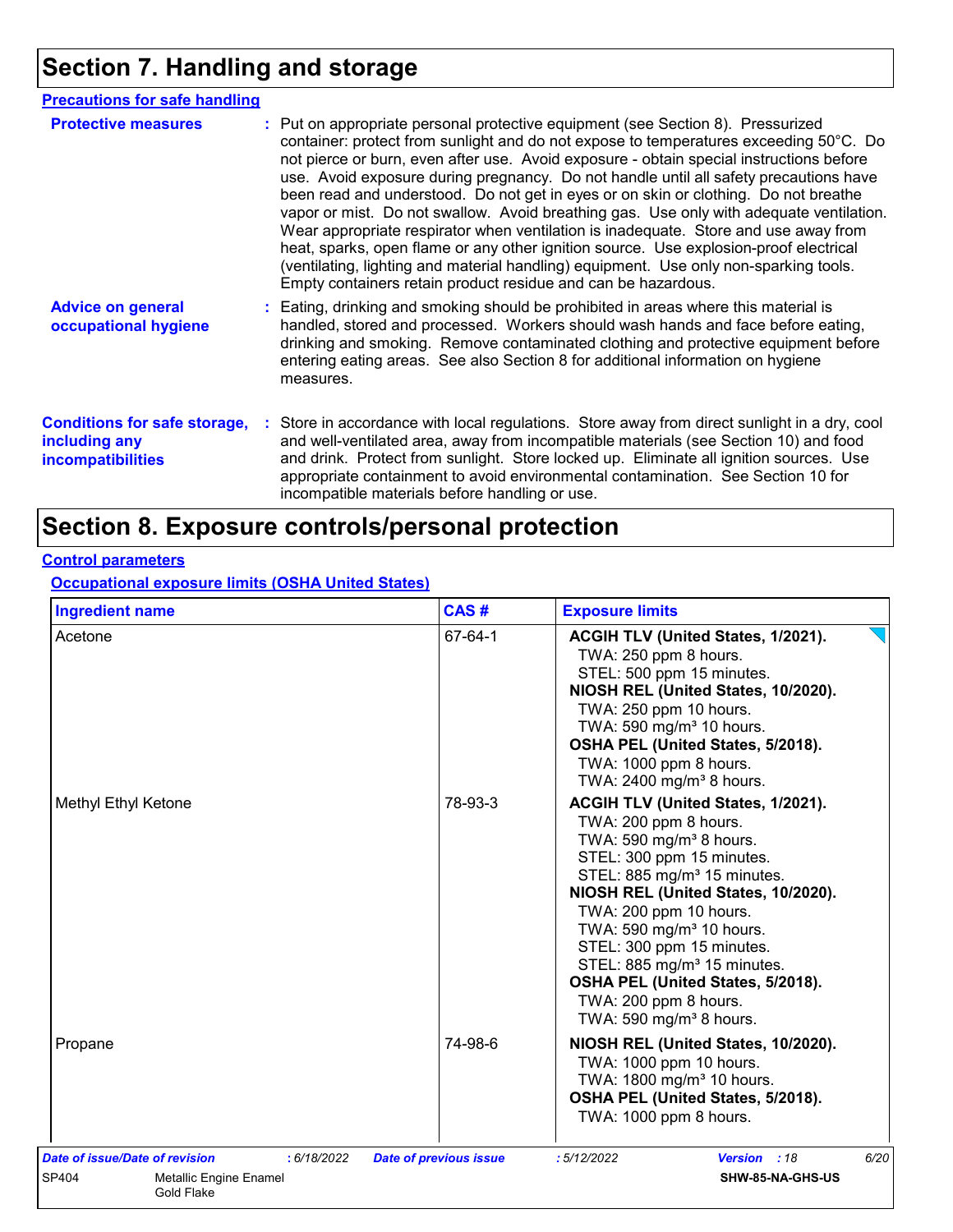| <b>Butane</b>                                                         | 106-97-8                         | TWA: 1800 mg/m <sup>3</sup> 8 hours.<br>ACGIH TLV (United States, 1/2021). Oxygen<br>Depletion [Asphyxiant]. Explosive potential<br>NIOSH REL (United States, 10/2020).<br>TWA: 800 ppm 10 hours.<br>TWA: 1900 mg/m <sup>3</sup> 10 hours.<br>ACGIH TLV (United States, 1/2021).                                                                                                                                                                      |
|-----------------------------------------------------------------------|----------------------------------|-------------------------------------------------------------------------------------------------------------------------------------------------------------------------------------------------------------------------------------------------------------------------------------------------------------------------------------------------------------------------------------------------------------------------------------------------------|
| Ethyl 3-Ethoxypropionate<br><b>Cellulose Nitrate</b><br>Ethanol       | 763-69-9<br>9004-70-0<br>64-17-5 | <b>Explosive potential.</b><br>STEL: 1000 ppm 15 minutes.<br>None.<br>None.<br>ACGIH TLV (United States, 1/2021).<br>STEL: 1000 ppm 15 minutes.<br>NIOSH REL (United States, 10/2020).<br>TWA: 1000 ppm 10 hours.<br>TWA: 1900 mg/m <sup>3</sup> 10 hours.<br>OSHA PEL (United States, 5/2018).                                                                                                                                                       |
| Toluene                                                               | 108-88-3                         | TWA: 1000 ppm 8 hours.<br>TWA: 1900 mg/m <sup>3</sup> 8 hours.<br>OSHA PEL Z2 (United States, 2/2013).<br>TWA: 200 ppm 8 hours.<br>CEIL: 300 ppm                                                                                                                                                                                                                                                                                                      |
|                                                                       |                                  | AMP: 500 ppm 10 minutes.<br>NIOSH REL (United States, 10/2020).<br>TWA: 100 ppm 10 hours.<br>TWA: 375 mg/m <sup>3</sup> 10 hours.<br>STEL: 150 ppm 15 minutes.<br>STEL: 560 mg/m <sup>3</sup> 15 minutes.<br>ACGIH TLV (United States, 1/2021).<br>Ototoxicant.<br>TWA: 20 ppm 8 hours.                                                                                                                                                               |
| Aluminum                                                              | 7429-90-5                        | NIOSH REL (United States, 10/2020).<br>TWA: 5 mg/m <sup>3</sup> 10 hours. Form: Respirable<br>fraction<br>TWA: 10 mg/m <sup>3</sup> 10 hours. Form: Total<br>OSHA PEL (United States, 5/2018).<br>TWA: $5 \text{ mg/m}^3$ , (as AI) 8 hours. Form:<br>Respirable fraction<br>TWA: 15 mg/m <sup>3</sup> , (as AI) 8 hours. Form: Total<br>dust<br>ACGIH TLV (United States, 1/2021).<br>TWA: 1 mg/m <sup>3</sup> 8 hours. Form: Respirable<br>fraction |
| 2-Propanol                                                            | 67-63-0                          | ACGIH TLV (United States, 1/2021).<br>TWA: 200 ppm 8 hours.<br>STEL: 400 ppm 15 minutes.<br>NIOSH REL (United States, 10/2020).<br>TWA: 400 ppm 10 hours.<br>TWA: 980 mg/m <sup>3</sup> 10 hours.<br>STEL: 500 ppm 15 minutes.<br>STEL: 1225 mg/m <sup>3</sup> 15 minutes.<br>OSHA PEL (United States, 5/2018).<br>TWA: 400 ppm 8 hours.<br>TWA: 980 mg/m <sup>3</sup> 8 hours.                                                                       |
| <b>Butyl Benzyl Phthalate</b><br>Hydrotreated Heavy Petroleum Naphtha | 85-68-7<br>64742-48-9            | None.<br>None.                                                                                                                                                                                                                                                                                                                                                                                                                                        |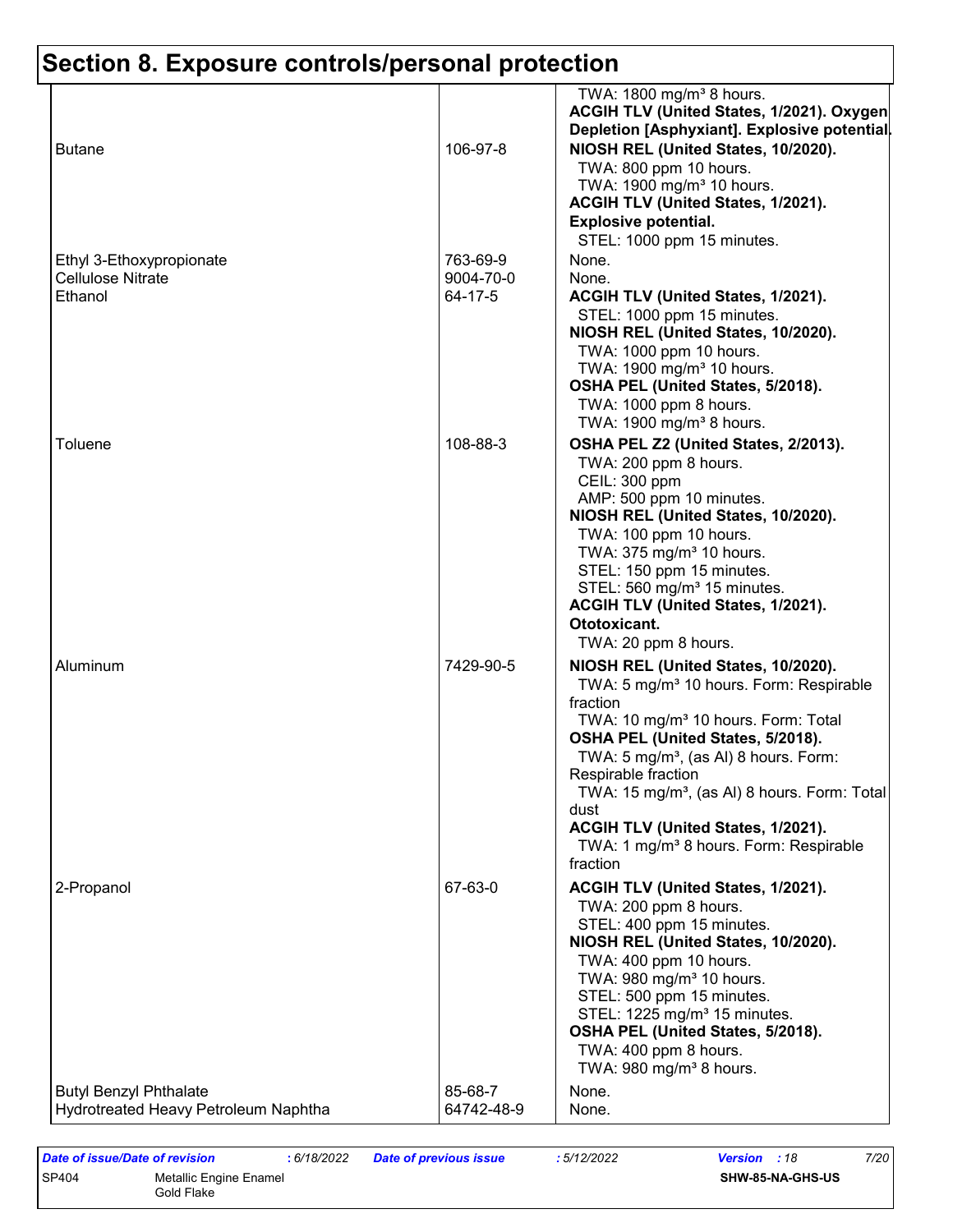**Occupational exposure limits (Canada)**

| <b>Ingredient name</b> | CAS#    | <b>Exposure limits</b>                                                                                                                                                                                                                                                                                                                                                                                                                                                                                                                                                                                                                                                                                                                     |  |  |
|------------------------|---------|--------------------------------------------------------------------------------------------------------------------------------------------------------------------------------------------------------------------------------------------------------------------------------------------------------------------------------------------------------------------------------------------------------------------------------------------------------------------------------------------------------------------------------------------------------------------------------------------------------------------------------------------------------------------------------------------------------------------------------------------|--|--|
| acetone                | 67-64-1 | CA Alberta Provincial (Canada, 6/2018).<br>8 hrs OEL: 1200 mg/m <sup>3</sup> 8 hours.<br>15 min OEL: 1800 mg/m <sup>3</sup> 15 minutes.<br>8 hrs OEL: 500 ppm 8 hours.<br>15 min OEL: 750 ppm 15 minutes.<br><b>CA British Columbia Provincial (Canada,</b><br>$6/2021$ ).<br>TWA: 250 ppm 8 hours.<br>STEL: 500 ppm 15 minutes.<br>CA Ontario Provincial (Canada, 6/2019).<br>TWA: 250 ppm 8 hours.<br>STEL: 500 ppm 15 minutes.<br>CA Quebec Provincial (Canada, 6/2021).<br>TWAEV: 500 ppm 8 hours.<br>TWAEV: 1190 mg/m <sup>3</sup> 8 hours.<br>STEV: 1000 ppm 15 minutes.<br>STEV: 2380 mg/m <sup>3</sup> 15 minutes.<br><b>CA Saskatchewan Provincial (Canada,</b><br>7/2013).<br>STEL: 750 ppm 15 minutes.<br>TWA: 500 ppm 8 hours. |  |  |
| Methyl ethyl ketone    | 78-93-3 | CA Alberta Provincial (Canada, 6/2018).<br>15 min OEL: 300 ppm 15 minutes.<br>8 hrs OEL: 200 ppm 8 hours.<br>8 hrs OEL: 590 mg/m <sup>3</sup> 8 hours.<br>15 min OEL: 885 mg/m <sup>3</sup> 15 minutes.<br><b>CA British Columbia Provincial (Canada,</b><br>$6/2021$ ).<br>TWA: 50 ppm 8 hours.<br>STEL: 100 ppm 15 minutes.<br>CA Ontario Provincial (Canada, 6/2019).<br>TWA: 200 ppm 8 hours.<br>STEL: 300 ppm 15 minutes.<br>CA Quebec Provincial (Canada, 6/2021).<br>TWAEV: 50 ppm 8 hours.<br>TWAEV: 150 mg/m <sup>3</sup> 8 hours.<br>STEV: 100 ppm 15 minutes.<br>STEV: 300 mg/m <sup>3</sup> 15 minutes.<br><b>CA Saskatchewan Provincial (Canada,</b><br>7/2013).<br>STEL: 300 ppm 15 minutes.<br>TWA: 200 ppm 8 hours.        |  |  |
| Normal propane         | 74-98-6 | CA Alberta Provincial (Canada, 6/2018).<br>8 hrs OEL: 1000 ppm 8 hours.<br>CA Quebec Provincial (Canada, 6/2021).<br>TWAEV: 1000 ppm 8 hours.<br>TWAEV: 1800 mg/m <sup>3</sup> 8 hours.<br><b>CA Saskatchewan Provincial (Canada,</b><br>7/2013).<br>STEL: 1250 ppm 15 minutes.<br>TWA: 1000 ppm 8 hours.<br><b>CA British Columbia Provincial (Canada,</b><br>6/2021). Oxygen Depletion [Asphyxiant].<br><b>Explosive potential.</b>                                                                                                                                                                                                                                                                                                      |  |  |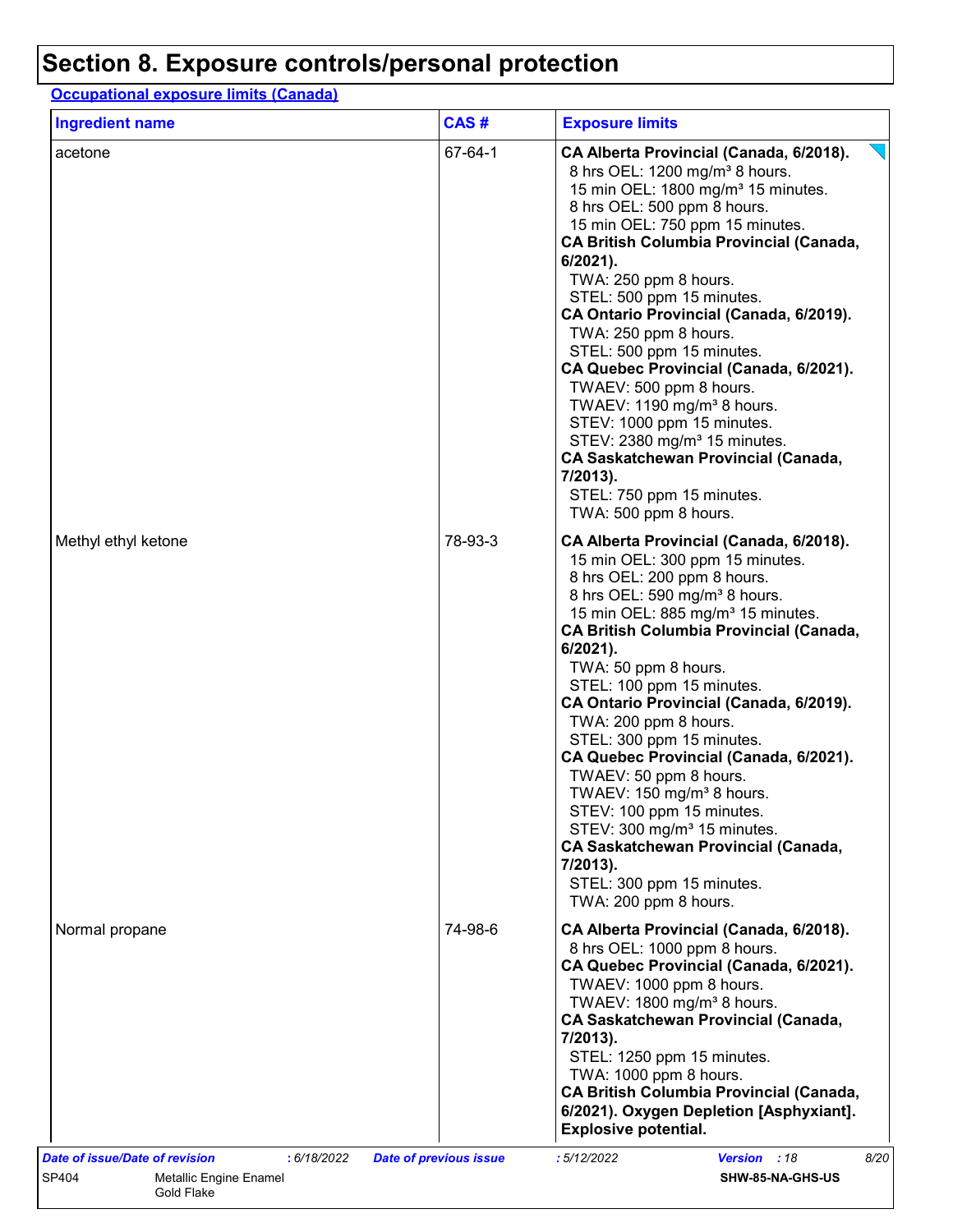|                   |          | CA Ontario Provincial (Canada, 6/2019).<br><b>Oxygen Depletion [Asphyxiant]. Explosive</b><br>potential.                                                                                                                                                                                                                                                                                                                                                                                                                                                                             |
|-------------------|----------|--------------------------------------------------------------------------------------------------------------------------------------------------------------------------------------------------------------------------------------------------------------------------------------------------------------------------------------------------------------------------------------------------------------------------------------------------------------------------------------------------------------------------------------------------------------------------------------|
| <b>Butane</b>     | 106-97-8 | CA Alberta Provincial (Canada, 6/2018).<br>8 hrs OEL: 1000 ppm 8 hours.<br>CA Quebec Provincial (Canada, 6/2021).<br>TWAEV: 800 ppm 8 hours.<br>TWAEV: 1900 mg/m <sup>3</sup> 8 hours.<br><b>CA Saskatchewan Provincial (Canada,</b><br>7/2013).<br>STEL: 1250 ppm 15 minutes.<br>TWA: 1000 ppm 8 hours.<br><b>CA British Columbia Provincial (Canada,</b><br>6/2021). Explosive potential.<br>STEL: 1000 ppm 15 minutes.<br>CA Ontario Provincial (Canada, 6/2019).<br><b>Explosive potential.</b><br>STEL: 1000 ppm 15 minutes.                                                    |
| Ethyl alcohol     | 64-17-5  | CA Alberta Provincial (Canada, 6/2018).<br>8 hrs OEL: 1000 ppm 8 hours.<br>8 hrs OEL: 1880 mg/m <sup>3</sup> 8 hours.<br><b>CA British Columbia Provincial (Canada,</b><br>$6/2021$ ).<br>STEL: 1000 ppm 15 minutes.<br>CA Ontario Provincial (Canada, 6/2019).<br>STEL: 1000 ppm 15 minutes.<br><b>CA Saskatchewan Provincial (Canada,</b><br>7/2013).<br>STEL: 1250 ppm 15 minutes.<br>TWA: 1000 ppm 8 hours.<br>CA Quebec Provincial (Canada, 6/2021).<br>STEV: 1000 ppm 15 minutes.                                                                                              |
| Toluene           | 108-88-3 | CA Alberta Provincial (Canada, 6/2018).<br>Absorbed through skin.<br>8 hrs OEL: 50 ppm 8 hours.<br>8 hrs OEL: 188 mg/m <sup>3</sup> 8 hours.<br><b>CA British Columbia Provincial (Canada,</b><br>$6/2021$ ).<br>TWA: 20 ppm 8 hours.<br>CA Ontario Provincial (Canada, 6/2019).<br>TWA: 20 ppm 8 hours.<br>CA Quebec Provincial (Canada, 6/2021).<br>Absorbed through skin.<br>TWAEV: 50 ppm 8 hours.<br>TWAEV: 188 mg/m <sup>3</sup> 8 hours.<br><b>CA Saskatchewan Provincial (Canada,</b><br>7/2013). Absorbed through skin.<br>STEL: 60 ppm 15 minutes.<br>TWA: 50 ppm 8 hours. |
| Isopropyl alcohol | 67-63-0  | CA Alberta Provincial (Canada, 6/2018).<br>15 min OEL: 984 mg/m <sup>3</sup> 15 minutes.<br>8 hrs OEL: 200 ppm 8 hours.<br>15 min OEL: 400 ppm 15 minutes.<br>8 hrs OEL: 492 mg/m <sup>3</sup> 8 hours.<br><b>CA British Columbia Provincial (Canada,</b>                                                                                                                                                                                                                                                                                                                            |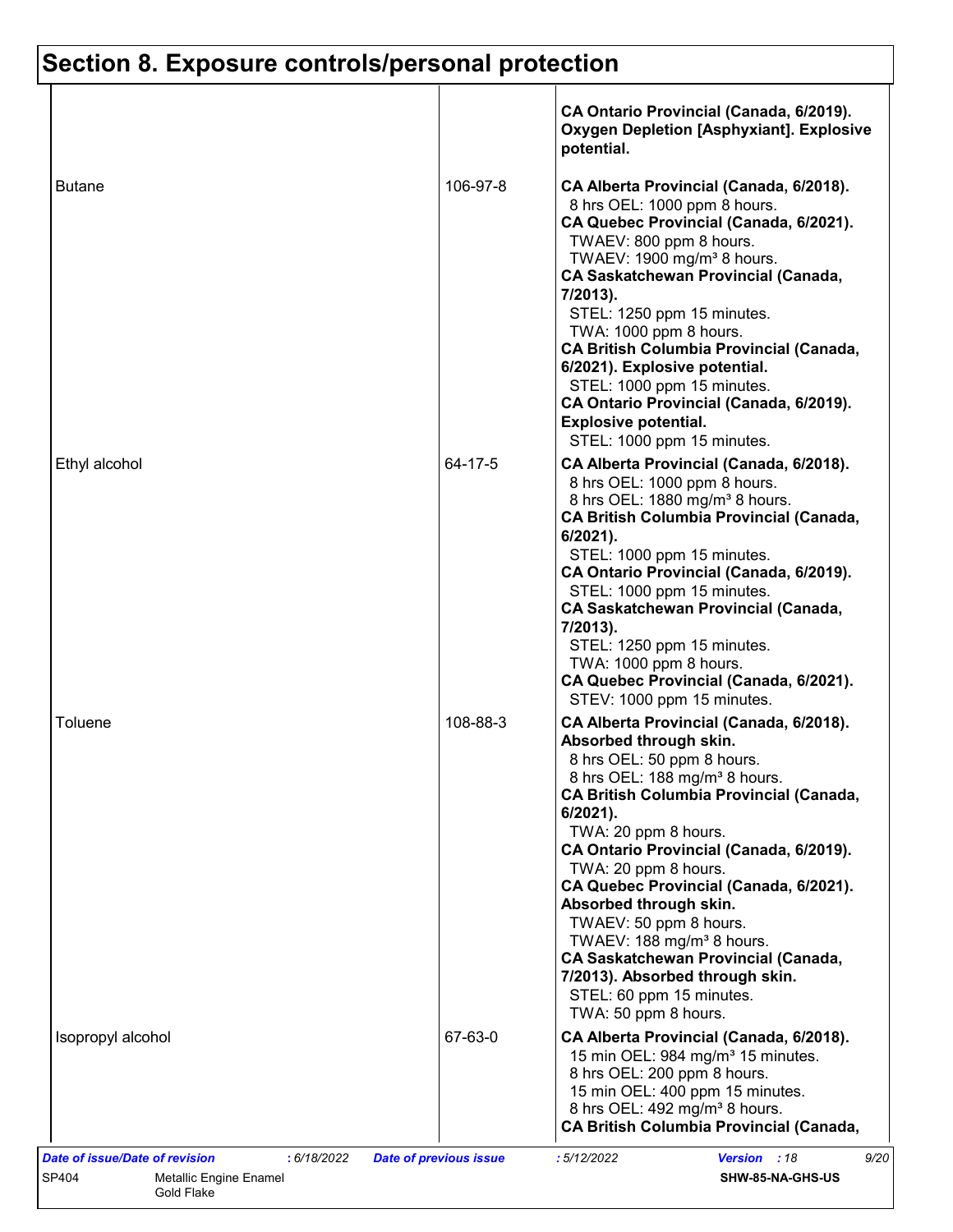| 6/2021).                                   |
|--------------------------------------------|
| TWA: 200 ppm 8 hours.                      |
| STEL: 400 ppm 15 minutes.                  |
| CA Ontario Provincial (Canada, 6/2019).    |
| TWA: 200 ppm 8 hours.                      |
|                                            |
| STEL: 400 ppm 15 minutes.                  |
| CA Quebec Provincial (Canada, 6/2021).     |
| TWAEV: 400 ppm 8 hours.                    |
| TWAEV: 983 mg/m <sup>3</sup> 8 hours.      |
| STEV: 500 ppm 15 minutes.                  |
| STEV: 1230 mg/m <sup>3</sup> 15 minutes.   |
| <b>CA Saskatchewan Provincial (Canada,</b> |
| 7/2013).                                   |
| STEL: 400 ppm 15 minutes.                  |
| TWA: 200 ppm 8 hours.                      |
|                                            |

#### **Occupational exposure limits (Mexico)**

|                            | CAS#     | <b>Exposure limits</b>                                                                                                 |
|----------------------------|----------|------------------------------------------------------------------------------------------------------------------------|
| Acetone                    | 67-64-1  | NOM-010-STPS-2014 (Mexico, 4/2016).<br>TWA: 500 ppm 8 hours.                                                           |
| <b>Methyl Ethyl Ketone</b> | 78-93-3  | STEL: 750 ppm 15 minutes.<br>NOM-010-STPS-2014 (Mexico, 4/2016).<br>TWA: 200 ppm 8 hours.<br>STEL: 300 ppm 15 minutes. |
| Propane                    | 74-98-6  | NOM-010-STPS-2014 (Mexico, 4/2016).<br>TWA: 1000 ppm 8 hours.                                                          |
| <b>Butane</b>              | 106-97-8 | NOM-010-STPS-2014 (Mexico, 4/2016).<br>TWA: 1000 ppm 8 hours.                                                          |
| ethanol                    | 64-17-5  | NOM-010-STPS-2014 (Mexico, 4/2016).<br>STEL: 1000 ppm 15 minutes.                                                      |
| Toluene                    | 108-88-3 | NOM-010-STPS-2014 (Mexico, 4/2016).<br>TWA: 20 ppm 8 hours.                                                            |
| 2-Propanol                 | 67-63-0  | NOM-010-STPS-2014 (Mexico, 4/2016).<br>TWA: 200 ppm 8 hours.<br>STEL: 400 ppm 15 minutes.                              |

| <b>Appropriate engineering</b><br><b>controls</b> |                                             |             | ventilation equipment.                                                                                                         |            | : Use only with adequate ventilation. Use process enclosures, local exhaust ventilation or<br>other engineering controls to keep worker exposure to airborne contaminants below any<br>recommended or statutory limits. The engineering controls also need to keep gas,<br>vapor or dust concentrations below any lower explosive limits. Use explosion-proof |       |
|---------------------------------------------------|---------------------------------------------|-------------|--------------------------------------------------------------------------------------------------------------------------------|------------|---------------------------------------------------------------------------------------------------------------------------------------------------------------------------------------------------------------------------------------------------------------------------------------------------------------------------------------------------------------|-------|
| <b>Environmental exposure</b><br>controls         |                                             |             | will be necessary to reduce emissions to acceptable levels.                                                                    |            | : Emissions from ventilation or work process equipment should be checked to ensure<br>they comply with the requirements of environmental protection legislation. In some<br>cases, fume scrubbers, filters or engineering modifications to the process equipment                                                                                              |       |
|                                                   | <b>Individual protection measures</b>       |             |                                                                                                                                |            |                                                                                                                                                                                                                                                                                                                                                               |       |
| <b>Hygiene measures</b>                           |                                             |             | eating, smoking and using the lavatory and at the end of the working period.<br>showers are close to the workstation location. |            | : Wash hands, forearms and face thoroughly after handling chemical products, before<br>Appropriate techniques should be used to remove potentially contaminated clothing.<br>Wash contaminated clothing before reusing. Ensure that eyewash stations and safety                                                                                               |       |
| <b>Eye/face protection</b>                        |                                             |             |                                                                                                                                |            | : Safety eyewear complying with an approved standard should be used when a risk<br>assessment indicates this is necessary to avoid exposure to liquid splashes, mists,<br>gases or dusts. If contact is possible, the following protection should be worn, unless<br>the assessment indicates a higher degree of protection: chemical splash goggles.         |       |
| <b>Date of issue/Date of revision</b>             |                                             | : 6/18/2022 | <b>Date of previous issue</b>                                                                                                  | :5/12/2022 | Version : 18                                                                                                                                                                                                                                                                                                                                                  | 10/20 |
| SP404                                             | <b>Metallic Engine Enamel</b><br>Gold Flake |             |                                                                                                                                |            | SHW-85-NA-GHS-US                                                                                                                                                                                                                                                                                                                                              |       |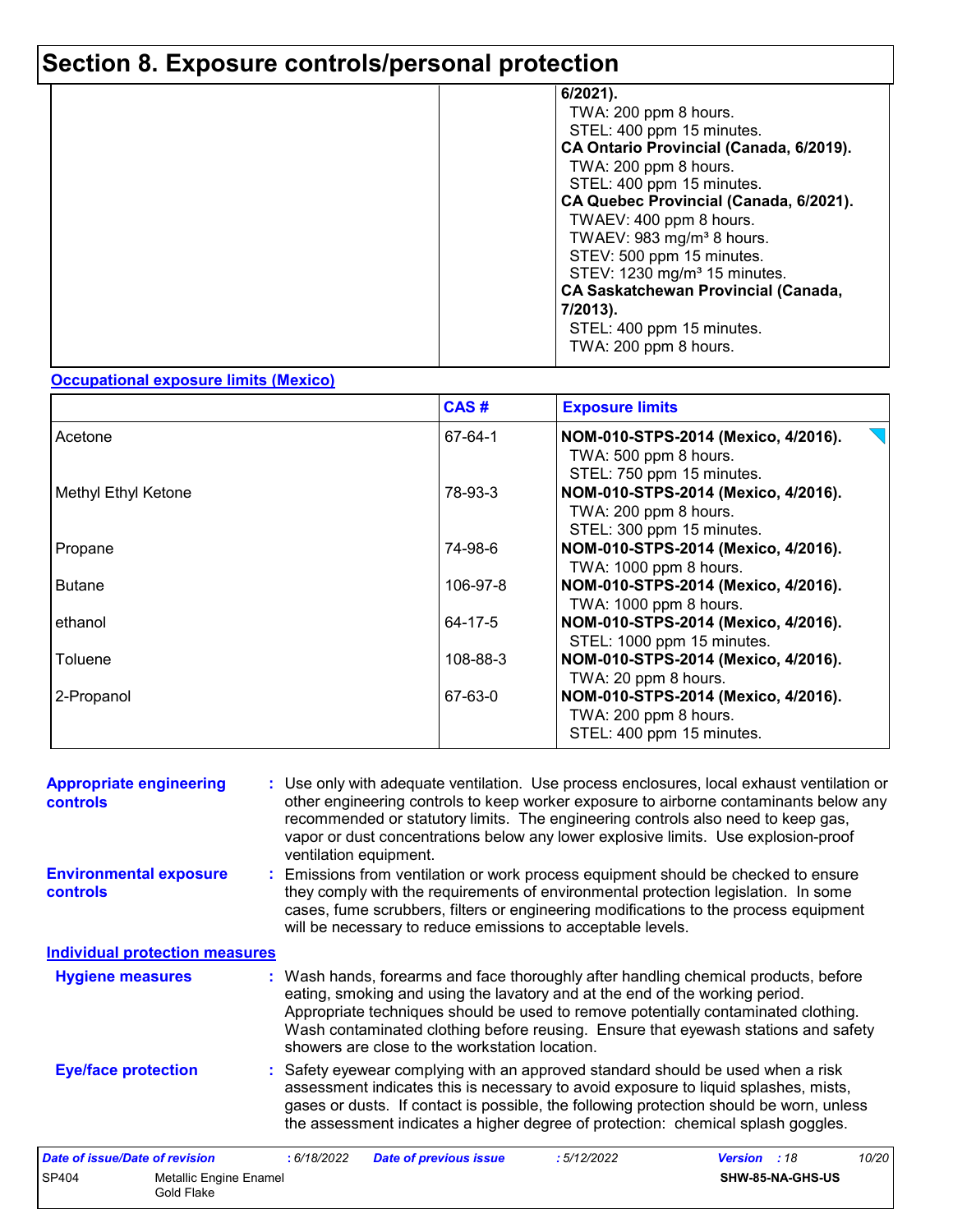| <b>Skin protection</b>        |                                                                                                                                                                                                                                                                                                                                                                                                                                                                                                                                                                                                                        |
|-------------------------------|------------------------------------------------------------------------------------------------------------------------------------------------------------------------------------------------------------------------------------------------------------------------------------------------------------------------------------------------------------------------------------------------------------------------------------------------------------------------------------------------------------------------------------------------------------------------------------------------------------------------|
| <b>Hand protection</b>        | : Chemical-resistant, impervious gloves complying with an approved standard should be<br>worn at all times when handling chemical products if a risk assessment indicates this is<br>necessary. Considering the parameters specified by the glove manufacturer, check<br>during use that the gloves are still retaining their protective properties. It should be<br>noted that the time to breakthrough for any glove material may be different for different<br>glove manufacturers. In the case of mixtures, consisting of several substances, the<br>protection time of the gloves cannot be accurately estimated. |
| <b>Body protection</b>        | : Personal protective equipment for the body should be selected based on the task being<br>performed and the risks involved and should be approved by a specialist before<br>handling this product. When there is a risk of ignition from static electricity, wear anti-<br>static protective clothing. For the greatest protection from static discharges, clothing<br>should include anti-static overalls, boots and gloves.                                                                                                                                                                                         |
| <b>Other skin protection</b>  | : Appropriate footwear and any additional skin protection measures should be selected<br>based on the task being performed and the risks involved and should be approved by a<br>specialist before handling this product.                                                                                                                                                                                                                                                                                                                                                                                              |
| <b>Respiratory protection</b> | : Based on the hazard and potential for exposure, select a respirator that meets the<br>appropriate standard or certification. Respirators must be used according to a<br>respiratory protection program to ensure proper fitting, training, and other important<br>aspects of use.                                                                                                                                                                                                                                                                                                                                    |

### **Section 9. Physical and chemical properties**

The conditions of measurement of all properties are at standard temperature and pressure unless otherwise indicated.

| <b>Appearance</b>                                                 |                                                                |                |      |       |  |  |
|-------------------------------------------------------------------|----------------------------------------------------------------|----------------|------|-------|--|--|
| <b>Physical state</b>                                             | $:$ Liquid.                                                    |                |      |       |  |  |
| <b>Color</b>                                                      | : Not available.                                               |                |      |       |  |  |
| Odor                                                              | : Not available.                                               |                |      |       |  |  |
| <b>Odor threshold</b>                                             | : Not available.                                               |                |      |       |  |  |
| pH                                                                | : Not applicable.                                              |                |      |       |  |  |
| <b>Melting point/freezing point</b>                               | : Not available.                                               |                |      |       |  |  |
| <b>Boiling point, initial boiling</b><br>point, and boiling range | : Not available.                                               |                |      |       |  |  |
| <b>Flash point</b>                                                | : Closed cup: -29°C (-20.2°F) [Pensky-Martens Closed Cup]      |                |      |       |  |  |
| <b>Evaporation rate</b>                                           | $: 5.6$ (butyl acetate = 1)                                    |                |      |       |  |  |
| <b>Flammability</b>                                               | : Not available.                                               |                |      |       |  |  |
| Lower and upper explosion<br>limit/flammability limit             | : Lower: 1%<br><b>Upper: 19%</b>                               |                |      |       |  |  |
| <b>Vapor pressure</b>                                             | : $101.3$ kPa (760 mm Hg)                                      |                |      |       |  |  |
| <b>Relative vapor density</b>                                     | : $1.5$ [Air = 1]                                              |                |      |       |  |  |
| <b>Relative density</b>                                           | : 0.76                                                         |                |      |       |  |  |
| <b>Solubility</b>                                                 | : Not available.                                               |                |      |       |  |  |
| <b>Partition coefficient: n-</b><br>octanol/water                 | : Not applicable.                                              |                |      |       |  |  |
| <b>Auto-ignition temperature</b>                                  | : Not available.                                               |                |      |       |  |  |
| <b>Decomposition temperature</b>                                  | : Not available.                                               |                |      |       |  |  |
| <b>Viscosity</b>                                                  | Kinematic (40°C (104°F)): <20.5 mm <sup>2</sup> /s (<20.5 cSt) |                |      |       |  |  |
| <b>Molecular weight</b>                                           | Not applicable.                                                |                |      |       |  |  |
| <b>Aerosol product</b>                                            |                                                                |                |      |       |  |  |
| <b>Type of aerosol</b>                                            | : Spray                                                        |                |      |       |  |  |
| <b>Date of issue/Date of revision</b>                             | : 6/18/2022<br>:5/12/2022<br><b>Date of previous issue</b>     | <b>Version</b> | : 18 | 11/20 |  |  |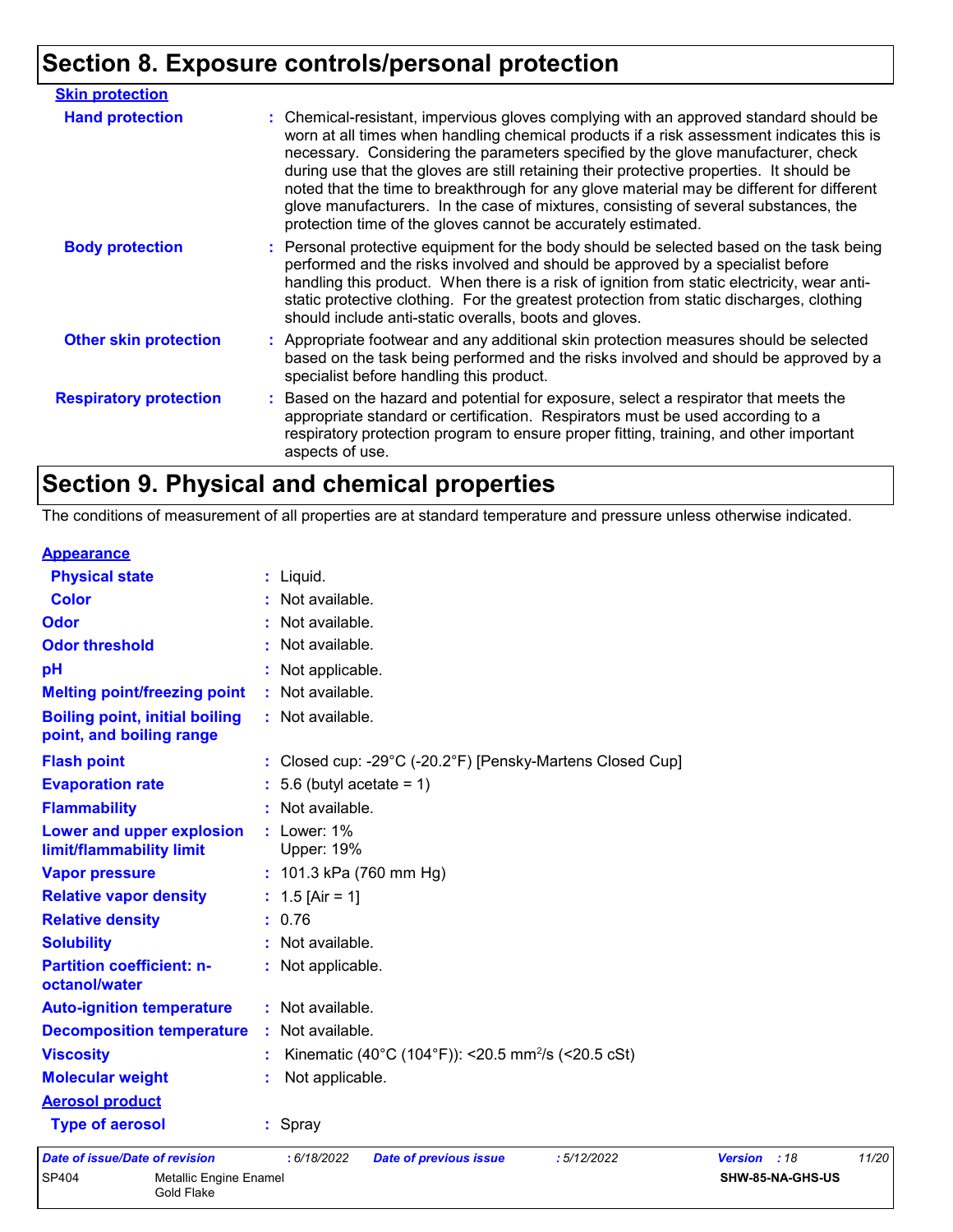### **Section 9. Physical and chemical properties**

**Heat of combustion :** 28.868 kJ/g

### **Section 10. Stability and reactivity**

| : No specific test data related to reactivity available for this product or its ingredients.              |
|-----------------------------------------------------------------------------------------------------------|
| : The product is stable.                                                                                  |
| : Under normal conditions of storage and use, hazardous reactions will not occur.                         |
| : Avoid all possible sources of ignition (spark or flame).                                                |
| : No specific data.                                                                                       |
| : Under normal conditions of storage and use, hazardous decomposition products should<br>not be produced. |
|                                                                                                           |

### **Section 11. Toxicological information**

#### **Information on toxicological effects**

#### **Acute toxicity**

| <b>Product/ingredient name</b> | <b>Result</b>                | <b>Species</b> | <b>Dose</b>              | <b>Exposure</b> |
|--------------------------------|------------------------------|----------------|--------------------------|-----------------|
| Acetone                        | LD50 Oral                    | Rat            | 5800 mg/kg               |                 |
| Methyl Ethyl Ketone            | LD50 Dermal                  | Rabbit         | 6480 mg/kg               |                 |
|                                | LD50 Oral                    | Rat            | 2737 mg/kg               |                 |
| <b>Butane</b>                  | <b>LC50 Inhalation Vapor</b> | Rat            | 658000 mg/m <sup>3</sup> | 4 hours         |
| Ethyl 3-Ethoxypropionate       | LD50 Oral                    | Rat            | 3200 mg/kg               |                 |
| <b>Cellulose Nitrate</b>       | LD50 Oral                    | Rat            | $>5$ g/kg                |                 |
| Ethanol                        | <b>LC50 Inhalation Vapor</b> | Rat            | 124700 mg/m <sup>3</sup> | 4 hours         |
|                                | LD50 Oral                    | Rat            | $7$ g/kg                 |                 |
| Toluene                        | LC50 Inhalation Vapor        | Rat            | 49 g/ $m3$               | 4 hours         |
|                                | LD50 Oral                    | Rat            | 636 mg/kg                |                 |
| 2-Propanol                     | LD50 Dermal                  | Rabbit         | 12800 mg/kg              |                 |
|                                | LD50 Oral                    | Rat            | 5000 mg/kg               |                 |
| <b>Butyl Benzyl Phthalate</b>  | LD50 Dermal                  | Rabbit         | >10000 mg/kg             |                 |
|                                | LD50 Dermal                  | Rat            | 6700 mg/kg               |                 |
|                                | LD50 Oral                    | Rat            | 2330 mg/kg               |                 |
| <b>Hydrotreated Heavy</b>      | LC50 Inhalation Vapor        | Rat            | 8500 mg/m <sup>3</sup>   | 4 hours         |
| Petroleum Naphtha              |                              |                |                          |                 |
|                                | LD50 Oral                    | Rat            | $>6$ g/kg                |                 |

#### **Irritation/Corrosion**

| <b>Product/ingredient name</b>         | <b>Result</b>                                | <b>Species</b> | <b>Score</b> | <b>Exposure</b>     | <b>Observation</b> |
|----------------------------------------|----------------------------------------------|----------------|--------------|---------------------|--------------------|
| Acetone                                | Eyes - Mild irritant                         | Human          |              | 186300 ppm          |                    |
|                                        | Eyes - Mild irritant                         | Rabbit         |              | $10$ uL             |                    |
|                                        | Eyes - Moderate irritant                     | Rabbit         |              | 24 hours 20         |                    |
|                                        |                                              |                |              | mg                  |                    |
|                                        | Eyes - Severe irritant                       | Rabbit         |              | $20 \text{ mg}$     |                    |
|                                        | Skin - Mild irritant                         | Rabbit         |              | 24 hours 500        |                    |
|                                        |                                              |                |              | mg                  |                    |
|                                        | Skin - Mild irritant                         | Rabbit         |              | 395 mg              |                    |
| Methyl Ethyl Ketone                    | Skin - Mild irritant                         | Rabbit         |              | <b>24 hours 14</b>  |                    |
|                                        |                                              |                |              | mg                  |                    |
|                                        | Skin - Moderate irritant                     | Rabbit         |              | 24 hours 500        |                    |
| Date of issue/Date of revision         | : 6/18/2022<br><b>Date of previous issue</b> |                | :5/12/2022   | <b>Version</b> : 18 | 12/20              |
| SP404<br><b>Metallic Engine Enamel</b> |                                              |                |              |                     | SHW-85-NA-GHS-US   |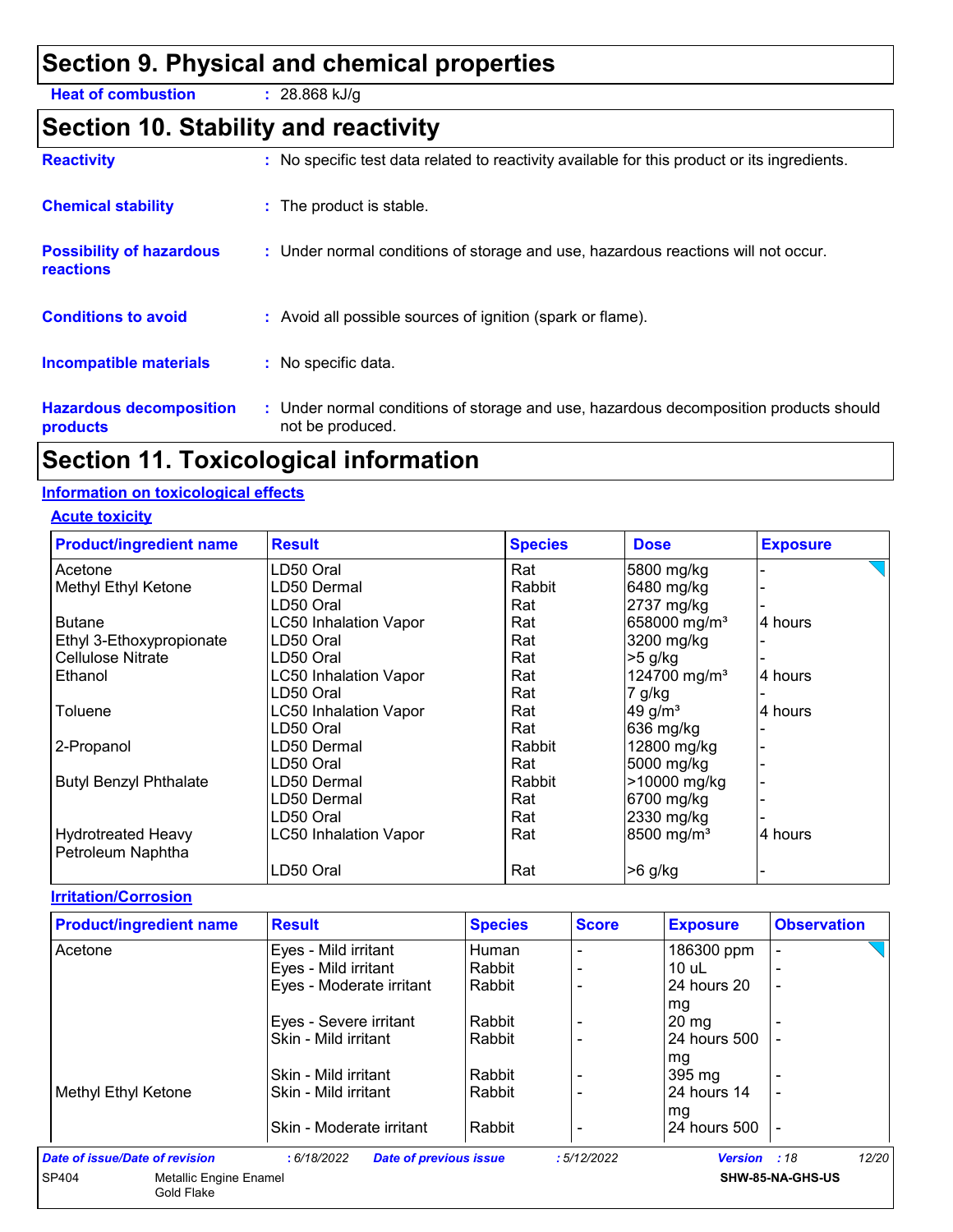## **Section 11. Toxicological information**

|                          |                          |                  | mg                   |  |
|--------------------------|--------------------------|------------------|----------------------|--|
| Ethyl 3-Ethoxypropionate | Skin - Mild irritant     | Rabbit           | 24 hours 500         |  |
|                          |                          |                  | mg                   |  |
| Ethanol                  | Eyes - Mild irritant     | Rabbit           | 24 hours 500         |  |
|                          |                          |                  | mg                   |  |
|                          | Eyes - Moderate irritant | Rabbit           | 0.066666667          |  |
|                          |                          |                  | minutes 100          |  |
|                          |                          |                  | mg                   |  |
|                          | Eyes - Moderate irritant | Rabbit           | 100 uL               |  |
|                          | Eyes - Severe irritant   | Rabbit           | 500 mg               |  |
|                          | Skin - Mild irritant     | Rabbit           | 400 mg               |  |
|                          | Skin - Moderate irritant | Rabbit           | 24 hours 20          |  |
|                          |                          |                  | mg                   |  |
| Toluene                  | Eyes - Mild irritant     | Rabbit           | 0.5 minutes          |  |
|                          |                          |                  | 100 mg               |  |
|                          | Eyes - Mild irritant     | Rabbit<br>Rabbit | 870 ug<br>24 hours 2 |  |
|                          | Eyes - Severe irritant   |                  |                      |  |
|                          | Skin - Mild irritant     | Pig              | mg<br>24 hours 250   |  |
|                          |                          |                  | uL                   |  |
|                          | Skin - Mild irritant     | Rabbit           | 435 mg               |  |
|                          | Skin - Moderate irritant | Rabbit           | 24 hours 20          |  |
|                          |                          |                  | mg                   |  |
|                          | Skin - Moderate irritant | Rabbit           | 500 mg               |  |
| 2-Propanol               | Eyes - Moderate irritant | Rabbit           | 24 hours 100         |  |
|                          |                          |                  | mg                   |  |
|                          | Eyes - Moderate irritant | Rabbit           | $10 \, \text{mg}$    |  |
|                          | Eyes - Severe irritant   | Rabbit           | 100 mg               |  |
|                          | Skin - Mild irritant     | Rabbit           | 500 mg               |  |
|                          |                          |                  |                      |  |

#### **Sensitization**

Not available.

#### **Mutagenicity**

Not available.

#### **Carcinogenicity**

Not available.

#### **Classification**

| <b>Product/ingredient name</b> | <b>OSHA</b> | <b>IARC</b> | <b>NTP</b> |
|--------------------------------|-------------|-------------|------------|
| <b>Ethanol</b>                 |             |             |            |
| Toluene                        |             | <b>N</b>    |            |
| 2-Propanol                     |             | <b>N</b>    |            |
| <b>Butyl Benzyl Phthalate</b>  |             | <b>N</b>    |            |

#### **Reproductive toxicity**

Not available.

#### **Teratogenicity**

Not available.

**Specific target organ toxicity (single exposure)**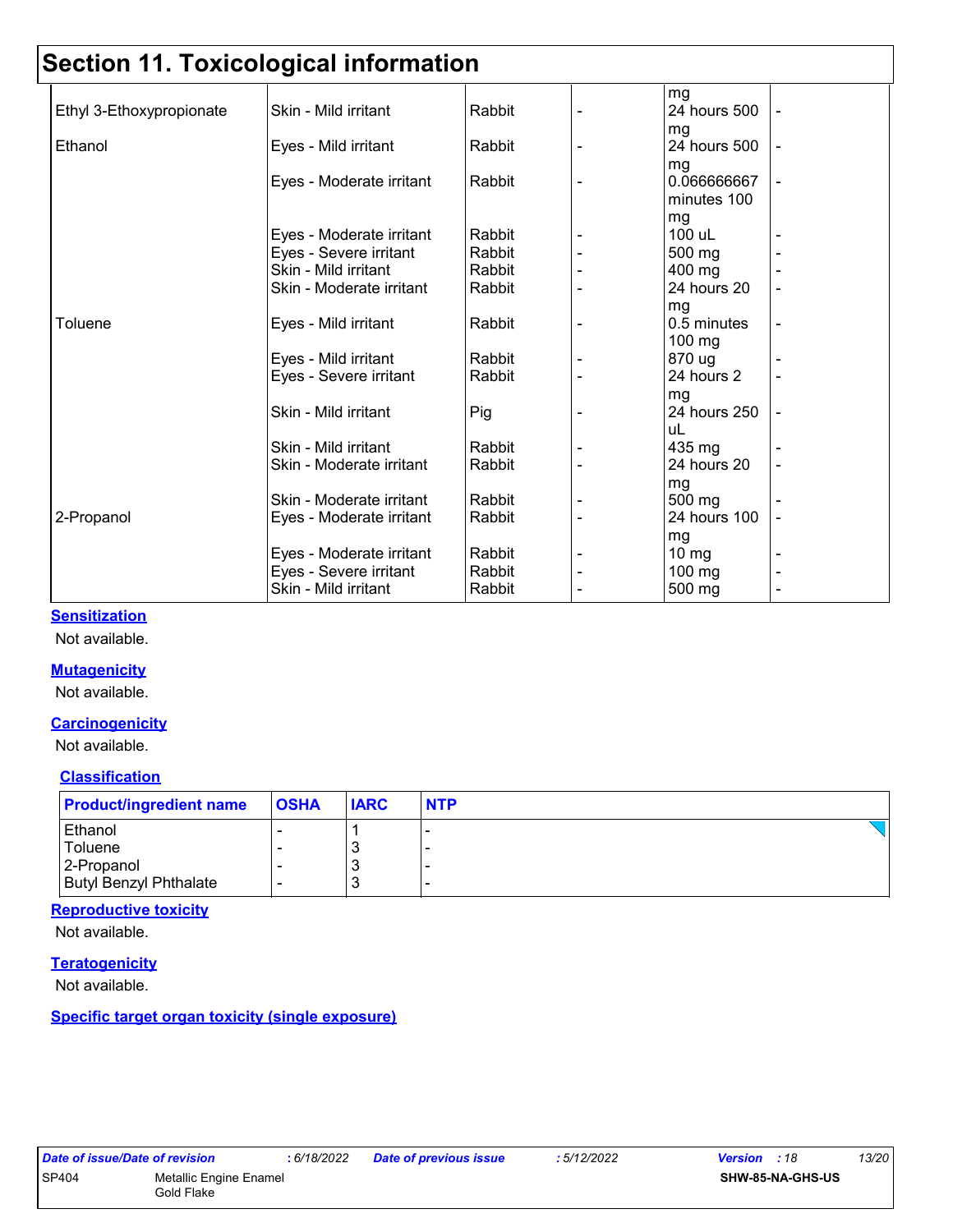### **Section 11. Toxicological information**

| <b>Name</b>                          | <b>Category</b> | <b>Route of</b><br>exposure | <b>Target organs</b>            |
|--------------------------------------|-----------------|-----------------------------|---------------------------------|
| Acetone                              | Category 3      |                             | Respiratory tract<br>irritation |
|                                      | Category 3      |                             | Narcotic effects                |
| Methyl Ethyl Ketone                  | Category 3      |                             | Respiratory tract<br>irritation |
|                                      | Category 3      |                             | Narcotic effects                |
| Propane                              | Category 3      |                             | Respiratory tract<br>irritation |
|                                      | Category 3      |                             | Narcotic effects                |
| <b>Butane</b>                        | Category 3      |                             | Respiratory tract<br>irritation |
|                                      | Category 3      |                             | Narcotic effects                |
| Ethanol                              | Category 3      |                             | Respiratory tract<br>irritation |
|                                      | Category 3      |                             | Narcotic effects                |
| Toluene                              | Category 3      |                             | Respiratory tract<br>irritation |
|                                      | Category 3      |                             | Narcotic effects                |
| 2-Propanol                           | Category 3      |                             | Narcotic effects                |
| Hydrotreated Heavy Petroleum Naphtha | Category 3      |                             | Respiratory tract<br>irritation |
|                                      | Category 3      |                             | Narcotic effects                |

#### **Specific target organ toxicity (repeated exposure)**

| <b>Name</b>                          | <b>Category</b> | <b>Route of</b><br>exposure | <b>Target organs</b>     |
|--------------------------------------|-----------------|-----------------------------|--------------------------|
| Acetone                              | Category 2      |                             |                          |
| Methyl Ethyl Ketone                  | Category 2      |                             | -                        |
| Propane                              | Category 2      |                             | ۰                        |
| <b>Butane</b>                        | Category 2      |                             | -                        |
| Ethanol                              | Category 2      |                             | -                        |
| Toluene                              | Category 2      |                             | ۰                        |
| Hydrotreated Heavy Petroleum Naphtha | Category 2      |                             | $\overline{\phantom{0}}$ |

#### **Aspiration hazard**

| <b>Name</b>                          | <b>Result</b>                         |
|--------------------------------------|---------------------------------------|
| Propane                              | <b>ASPIRATION HAZARD - Category 1</b> |
| Butane                               | <b>ASPIRATION HAZARD - Category 1</b> |
| <b>Toluene</b>                       | <b>ASPIRATION HAZARD - Category 1</b> |
| Hydrotreated Heavy Petroleum Naphtha | <b>ASPIRATION HAZARD - Category 1</b> |

#### **Information on the likely :** Not available. **routes of exposure**

| <b>Potential acute health effects</b> |                                                                                                                              |
|---------------------------------------|------------------------------------------------------------------------------------------------------------------------------|
| <b>Eye contact</b>                    | : Causes serious eye irritation.                                                                                             |
| <b>Inhalation</b>                     | : Can cause central nervous system (CNS) depression. May cause drowsiness or<br>dizziness. May cause respiratory irritation. |
| <b>Skin contact</b>                   | : Causes skin irritation.                                                                                                    |
| <b>Ingestion</b>                      | : Can cause central nervous system (CNS) depression. May be fatal if swallowed and<br>enters airways.                        |

#### **Symptoms related to the physical, chemical and toxicological characteristics**

| Date of issue/Date of revision |                                      | 6/18/2022 | <b>Date of previous issue</b> | : 5/12/2022 | <b>Version</b> : 18 |                         | 14/20 |
|--------------------------------|--------------------------------------|-----------|-------------------------------|-------------|---------------------|-------------------------|-------|
| SP404                          | Metallic Engine Enamel<br>Gold Flake |           |                               |             |                     | <b>SHW-85-NA-GHS-US</b> |       |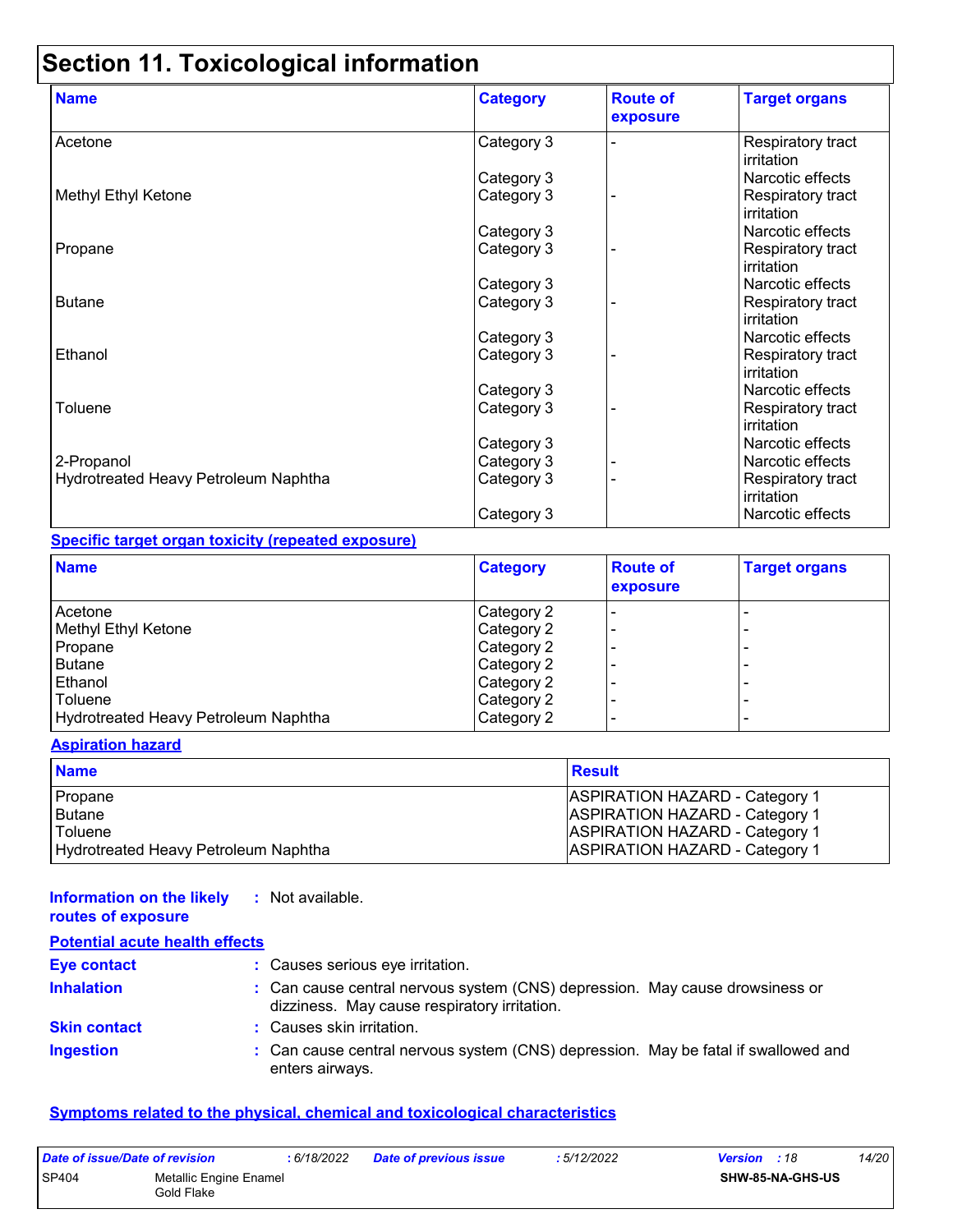# **Section 11. Toxicological information**

| <b>Eye contact</b>  | : Adverse symptoms may include the following:<br>pain or irritation<br>watering<br>redness                                                                                                                                                                              |
|---------------------|-------------------------------------------------------------------------------------------------------------------------------------------------------------------------------------------------------------------------------------------------------------------------|
| <b>Inhalation</b>   | : Adverse symptoms may include the following:<br>respiratory tract irritation<br>coughing<br>nausea or vomiting<br>headache<br>drowsiness/fatigue<br>dizziness/vertigo<br>unconsciousness<br>reduced fetal weight<br>increase in fetal deaths<br>skeletal malformations |
| <b>Skin contact</b> | : Adverse symptoms may include the following:<br>irritation<br>redness<br>reduced fetal weight<br>increase in fetal deaths<br>skeletal malformations                                                                                                                    |
| <b>Ingestion</b>    | : Adverse symptoms may include the following:<br>nausea or vomiting<br>reduced fetal weight<br>increase in fetal deaths<br>skeletal malformations                                                                                                                       |

|                                                   | Delayed and immediate effects and also chronic effects from short and long term exposure |
|---------------------------------------------------|------------------------------------------------------------------------------------------|
| <b>Short term exposure</b>                        |                                                                                          |
| <b>Potential immediate</b><br><b>effects</b>      | $\therefore$ Not available.                                                              |
| <b>Potential delayed effects : Not available.</b> |                                                                                          |
| <b>Long term exposure</b>                         |                                                                                          |
| <b>Potential immediate</b><br><b>effects</b>      | $:$ Not available.                                                                       |
| <b>Potential delayed effects : Not available.</b> |                                                                                          |
| <b>Potential chronic health effects</b>           |                                                                                          |
| Not available.                                    |                                                                                          |
| <b>General</b>                                    | : May cause damage to organs through prolonged or repeated exposure.                     |
| <b>Carcinogenicity</b>                            | : No known significant effects or critical hazards.                                      |
| <b>Mutagenicity</b>                               | : No known significant effects or critical hazards.                                      |
| <b>Teratogenicity</b>                             | : May damage the unborn child.                                                           |
| <b>Developmental effects</b>                      | : No known significant effects or critical hazards.                                      |
| <b>Fertility effects</b>                          | : Suspected of damaging fertility.                                                       |

#### **Numerical measures of toxicity**

#### **Acute toxicity estimates**

| <b>Route</b> | <b>ATE value</b> |
|--------------|------------------|
| Oral         | 7731.01 mg/kg    |

| Date of issue/Date of revision |                                      | : 6/18/2022 | <b>Date of previous issue</b> | : 5/12/2022 | <b>Version</b> : 18 |                         | 15/20 |
|--------------------------------|--------------------------------------|-------------|-------------------------------|-------------|---------------------|-------------------------|-------|
| SP404                          | Metallic Engine Enamel<br>Gold Flake |             |                               |             |                     | <b>SHW-85-NA-GHS-US</b> |       |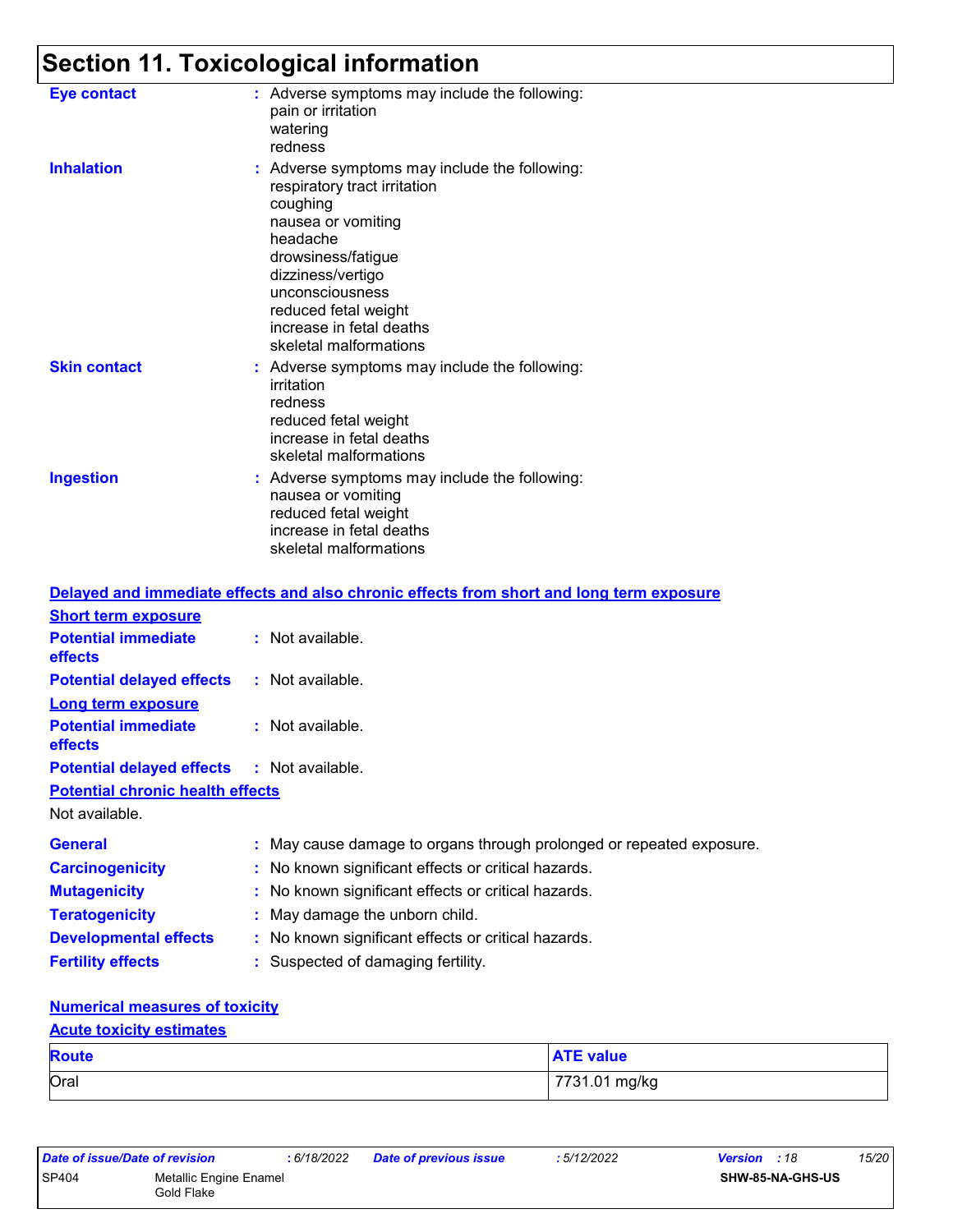## **Section 12. Ecological information**

### **Toxicity**

| <b>Product/ingredient name</b> | <b>Result</b>                        | <b>Species</b>                                                                  | <b>Exposure</b> |
|--------------------------------|--------------------------------------|---------------------------------------------------------------------------------|-----------------|
| Acetone                        | Acute EC50 7200000 µg/l Fresh water  | Algae - Selenastrum sp.                                                         | 96 hours        |
|                                | Acute LC50 4.42589 ml/L Marine water | Crustaceans - Acartia tonsa -<br>Copepodid                                      | 48 hours        |
|                                | Acute LC50 7460000 µg/l Fresh water  | Daphnia - Daphnia cucullata                                                     | 48 hours        |
|                                | Acute LC50 5600 ppm Fresh water      | Fish - Poecilia reticulata                                                      | 96 hours        |
|                                | Chronic NOEC 4.95 mg/l Marine water  | Algae - Ulva pertusa                                                            | 96 hours        |
|                                | Chronic NOEC 0.016 ml/L Fresh water  | Crustaceans - Daphniidae                                                        | 21 days         |
|                                | Chronic NOEC 0.1 ml/L Fresh water    | Daphnia - Daphnia magna -<br>Neonate                                            | 21 days         |
|                                | Chronic NOEC 5 µg/l Marine water     | Fish - Gasterosteus aculeatus -<br>Larvae                                       | 42 days         |
| Methyl Ethyl Ketone            | Acute EC50 >500000 µg/l Marine water | Algae - Skeletonema costatum                                                    | 96 hours        |
|                                | Acute EC50 5091000 µg/l Fresh water  | Daphnia - Daphnia magna -<br>Larvae                                             | 48 hours        |
|                                | Acute LC50 3220000 µg/l Fresh water  | Fish - Pimephales promelas                                                      | 96 hours        |
| Ethanol                        | Acute EC50 17.921 mg/l Marine water  | Algae - Ulva pertusa                                                            | 96 hours        |
|                                | Acute EC50 2000 µg/l Fresh water     | Daphnia - Daphnia magna                                                         | 48 hours        |
|                                | Acute LC50 25500 µg/l Marine water   | Crustaceans - Artemia<br>franciscana - Larvae                                   | 48 hours        |
|                                | Acute LC50 42000 µg/l Fresh water    | Fish - Oncorhynchus mykiss                                                      | 4 days          |
|                                | Chronic NOEC 4.995 mg/l Marine water | Algae - Ulva pertusa                                                            | 96 hours        |
|                                | Chronic NOEC 100 ul/L Fresh water    | Daphnia - Daphnia magna -<br>Neonate                                            | 21 days         |
|                                | Chronic NOEC 0.375 ul/L Fresh water  | Fish - Gambusia holbrooki -<br>Larvae                                           | 12 weeks        |
| Toluene                        | Acute EC50 >433 ppm Marine water     | Algae - Skeletonema costatum                                                    | 96 hours        |
|                                | Acute EC50 11600 µg/l Fresh water    | <b>Crustaceans - Gammarus</b><br>pseudolimnaeus - Adult                         | 48 hours        |
|                                | Acute EC50 6000 µg/l Fresh water     | Daphnia - Daphnia magna -<br>Juvenile (Fledgling, Hatchling,<br>Weanling)       | 48 hours        |
|                                | Acute LC50 5500 µg/l Fresh water     | Fish - Oncorhynchus kisutch - Fry                                               | 96 hours        |
|                                | Chronic NOEC 1000 µg/l Fresh water   | Daphnia - Daphnia magna                                                         | 21 days         |
| Aluminum                       | Acute LC50 38000 µg/l Fresh water    | Daphnia - Daphnia magna                                                         | 48 hours        |
|                                | Acute LC50 120 µg/l Fresh water      | Fish - Oncorhynchus mykiss -<br>Embryo                                          | 96 hours        |
|                                | Chronic NOEC 9 mg/l Fresh water      | Aquatic plants - Ceratophyllum<br>demersum                                      | 3 days          |
| 2-Propanol                     | Acute EC50 7550 mg/l Fresh water     | Daphnia - Daphnia magna -<br>Neonate                                            | 48 hours        |
|                                | Acute LC50 1400000 µg/l Marine water | Crustaceans - Crangon crangon                                                   | 48 hours        |
|                                | Acute LC50 4200 mg/l Fresh water     | Fish - Rasbora heteromorpha                                                     | 96 hours        |
| <b>Butyl Benzyl Phthalate</b>  | Acute EC50 0.22 ppm Marine water     | Algae - Skeletonema costatum                                                    | 72 hours        |
|                                | Acute EC50 0.17 ppm Marine water     | Algae - Skeletonema costatum                                                    | 96 hours        |
|                                | Acute EC50 1000 µg/l Fresh water     | Daphnia - Daphnia magna                                                         | 48 hours        |
|                                | Acute LC50 2.2 ppm Marine water      | Crustaceans - Americamysis<br>bahia                                             | 48 hours        |
|                                | Acute LC50 0.51 mg/l Marine water    | Fish - Cymatogaster aggregata -<br>Juvenile (Fledgling, Hatchling,<br>Weanling) | 96 hours        |
|                                | Chronic NOEC 0.17 mg/l Fresh water   | Daphnia - Daphnia magna                                                         | 21 days         |
|                                | Chronic NOEC 10 µg/l Fresh water     | Fish - Gasterosteus aculeatus                                                   | 66 days         |

| Date of issue/Date of revision |                                      | :6/18/2022 | <b>Date of previous issue</b> | : 5/12/2022 | <b>Version</b> : 18 |                         | 16/20 |
|--------------------------------|--------------------------------------|------------|-------------------------------|-------------|---------------------|-------------------------|-------|
| SP404                          | Metallic Engine Enamel<br>Gold Flake |            |                               |             |                     | <b>SHW-85-NA-GHS-US</b> |       |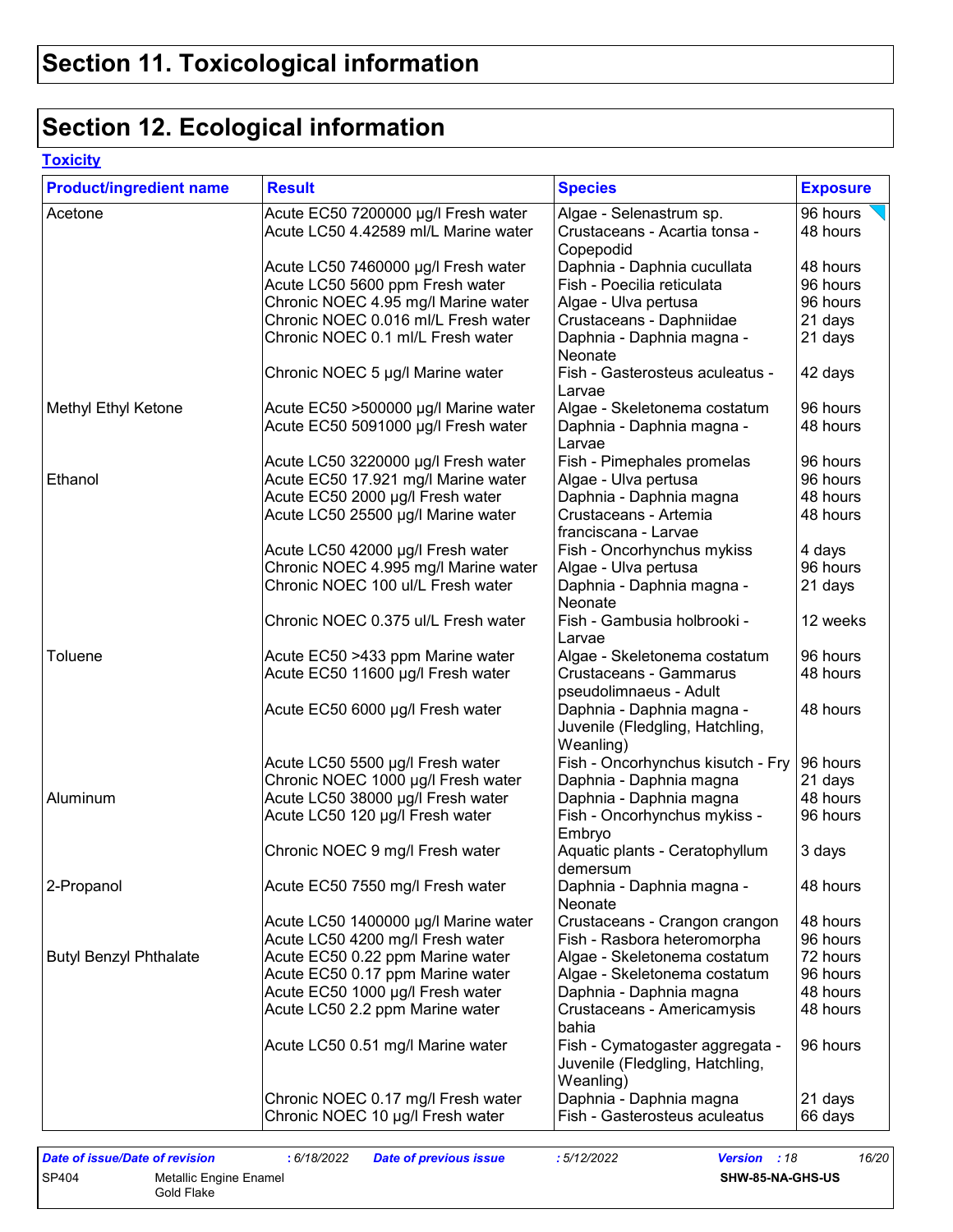### **Section 12. Ecological information**

#### **Persistence and degradability**

| <b>Product/ingredient name</b> | <b>Aquatic half-life</b> | <b>Photolysis</b> | <b>Biodegradability</b> |
|--------------------------------|--------------------------|-------------------|-------------------------|
| Acetone                        |                          |                   | Readily                 |
| Methyl Ethyl Ketone            |                          |                   | Readily                 |
| l Ethanol                      |                          |                   | Readily                 |
| Toluene                        |                          |                   | Readily                 |
| 2-Propanol                     |                          |                   | Readily                 |

#### **Bioaccumulative potential**

| <b>Product/ingredient name</b>                                                      | $\mathsf{LogP}_\mathsf{ow}$ | <b>BCF</b>                  | ∣ Potential           |
|-------------------------------------------------------------------------------------|-----------------------------|-----------------------------|-----------------------|
| Toluene<br>Butyl Benzyl Phthalate<br><b>Hydrotreated Heavy</b><br>Petroleum Naphtha |                             | 90<br>1693.25<br>10 to 2500 | l low<br>high<br>high |

#### **Mobility in soil**

**Soil/water partition coefficient (Koc)** 

**:** Not available.

**Other adverse effects** : No known significant effects or critical hazards.

### **Section 13. Disposal considerations**

#### **Disposal methods :**

The generation of waste should be avoided or minimized wherever possible. Disposal of this product, solutions and any by-products should at all times comply with the requirements of environmental protection and waste disposal legislation and any regional local authority requirements. Dispose of surplus and non-recyclable products via a licensed waste disposal contractor. Waste should not be disposed of untreated to the sewer unless fully compliant with the requirements of all authorities with jurisdiction. Waste packaging should be recycled. Incineration or landfill should only be considered when recycling is not feasible. This material and its container must be disposed of in a safe way. Empty containers or liners may retain some product residues. Do not puncture or incinerate container.

### **Section 14. Transport information**

|                                                | <b>DOT</b><br><b>Classification</b>                | <b>TDG</b><br><b>Classification</b> | <b>Mexico</b><br><b>Classification</b> | <b>IATA</b>            | <b>IMDG</b>                      |
|------------------------------------------------|----------------------------------------------------|-------------------------------------|----------------------------------------|------------------------|----------------------------------|
| <b>UN number</b>                               | <b>UN1950</b>                                      | <b>UN1950</b>                       | <b>UN1950</b>                          | <b>UN1950</b>          | <b>UN1950</b>                    |
| <b>UN proper</b><br>shipping name              | <b>AEROSOLS</b>                                    | <b>AEROSOLS</b>                     | <b>AEROSOLS</b>                        | AEROSOLS,<br>flammable | <b>AEROSOLS</b>                  |
| <b>Transport</b><br>hazard class(es)           | 2.1<br>LAMMABLE GA                                 | 2.1                                 | 2.1                                    | 2.1                    | 2.1                              |
| <b>Packing group</b>                           | ۰                                                  | ٠                                   |                                        | -                      |                                  |
| <b>Environmental</b><br><b>hazards</b>         | No.                                                | No.                                 | No.                                    | No.                    | No.                              |
| <b>Date of issue/Date of revision</b><br>SP404 | :6/18/2022<br>Metallic Engine Enamel<br>Gold Flake | <b>Date of previous issue</b>       | :5/12/2022                             | <b>Version</b>         | 17/20<br>:18<br>SHW-85-NA-GHS-US |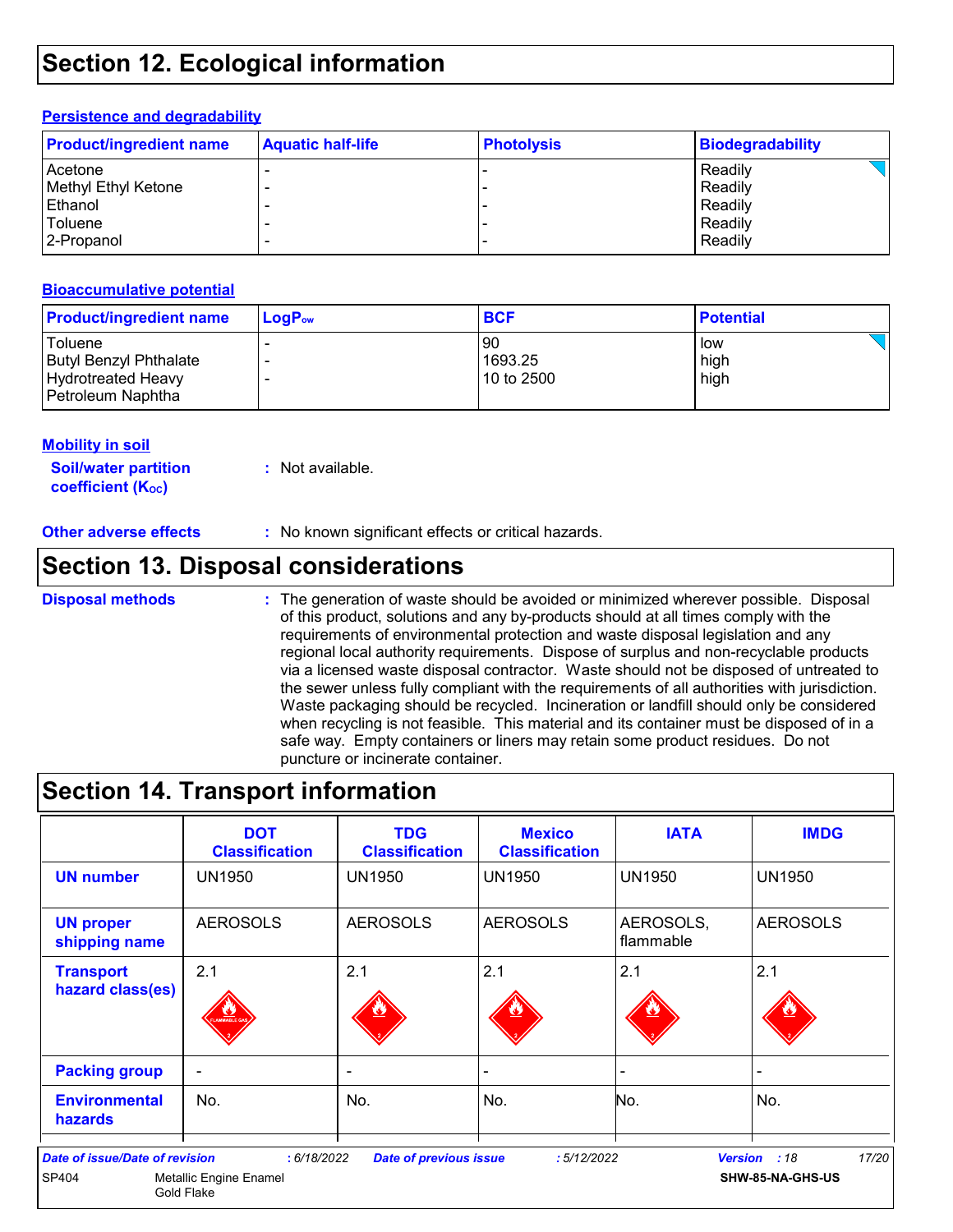|                                                                                                          | <b>Section 14. Transport information</b>                                                                        |                                                                                                                                                                                                                                                                                                                                                                                                                                                                                                                                                                                                                                                                                     |                                                                                                                 |                                                                                                                 |                                                                                                                 |
|----------------------------------------------------------------------------------------------------------|-----------------------------------------------------------------------------------------------------------------|-------------------------------------------------------------------------------------------------------------------------------------------------------------------------------------------------------------------------------------------------------------------------------------------------------------------------------------------------------------------------------------------------------------------------------------------------------------------------------------------------------------------------------------------------------------------------------------------------------------------------------------------------------------------------------------|-----------------------------------------------------------------------------------------------------------------|-----------------------------------------------------------------------------------------------------------------|-----------------------------------------------------------------------------------------------------------------|
| <b>Additional</b><br>information                                                                         | Dependent upon<br>container size, this<br>product may ship under<br>the Limited Quantity<br>shipping exception. | Product classified<br>as per the<br>following sections<br>of the<br>Transportation of<br>Dangerous Goods<br>Regulations:<br>2.13-2.17 (Class<br>$2)$ .<br>Dependent upon<br>container size, this<br>product may ship under<br>the Limited Quantity<br>shipping exception.                                                                                                                                                                                                                                                                                                                                                                                                           | Dependent upon<br>container size, this<br>product may ship under<br>the Limited Quantity<br>shipping exception. | Dependent upon<br>container size, this<br>product may ship under<br>the Limited Quantity<br>shipping exception. | Dependent upon<br>container size, this<br>product may ship under<br>the Limited Quantity<br>shipping exception. |
| <b>Special precautions for user :</b><br><b>Transport in bulk according</b><br>to <b>IMO</b> instruments | Not available.<br>÷.                                                                                            | Multi-modal shipping descriptions are provided for informational purposes and do not<br>consider container sizes. The presence of a shipping description for a particular<br>mode of transport (sea, air, etc.), does not indicate that the product is packaged<br>suitably for that mode of transport. All packaging must be reviewed for suitability<br>prior to shipment, and compliance with the applicable regulations is the sole<br>responsibility of the person offering the product for transport. People loading and<br>unloading dangerous goods must be trained on all of the risks deriving from the<br>substances and on all actions in case of emergency situations. |                                                                                                                 |                                                                                                                 |                                                                                                                 |

**Proper shipping name :**

: Not available.

### **Section 15. Regulatory information**

#### **SARA 313**

SARA 313 (40 CFR 372.45) supplier notification can be found on the Environmental Data Sheet.

#### **California Prop. 65**

WARNING: This product contains chemicals known to the State of California to cause cancer and birth defects or other reproductive harm.

#### **International regulations**

| <b>International lists</b> | : Australia inventory (AIIC): Not determined.                |
|----------------------------|--------------------------------------------------------------|
|                            | China inventory (IECSC): Not determined.                     |
|                            | Japan inventory (CSCL): Not determined.                      |
|                            | Japan inventory (ISHL): Not determined.                      |
|                            | Korea inventory (KECI): Not determined.                      |
|                            | New Zealand Inventory of Chemicals (NZIoC): Not determined.  |
|                            | Philippines inventory (PICCS): Not determined.               |
|                            | Taiwan Chemical Substances Inventory (TCSI): Not determined. |
|                            | Thailand inventory: Not determined.                          |
|                            | Turkey inventory: Not determined.                            |
|                            | Vietnam inventory: Not determined.                           |

### **Section 16. Other information**

### **Hazardous Material Information System (U.S.A.)**

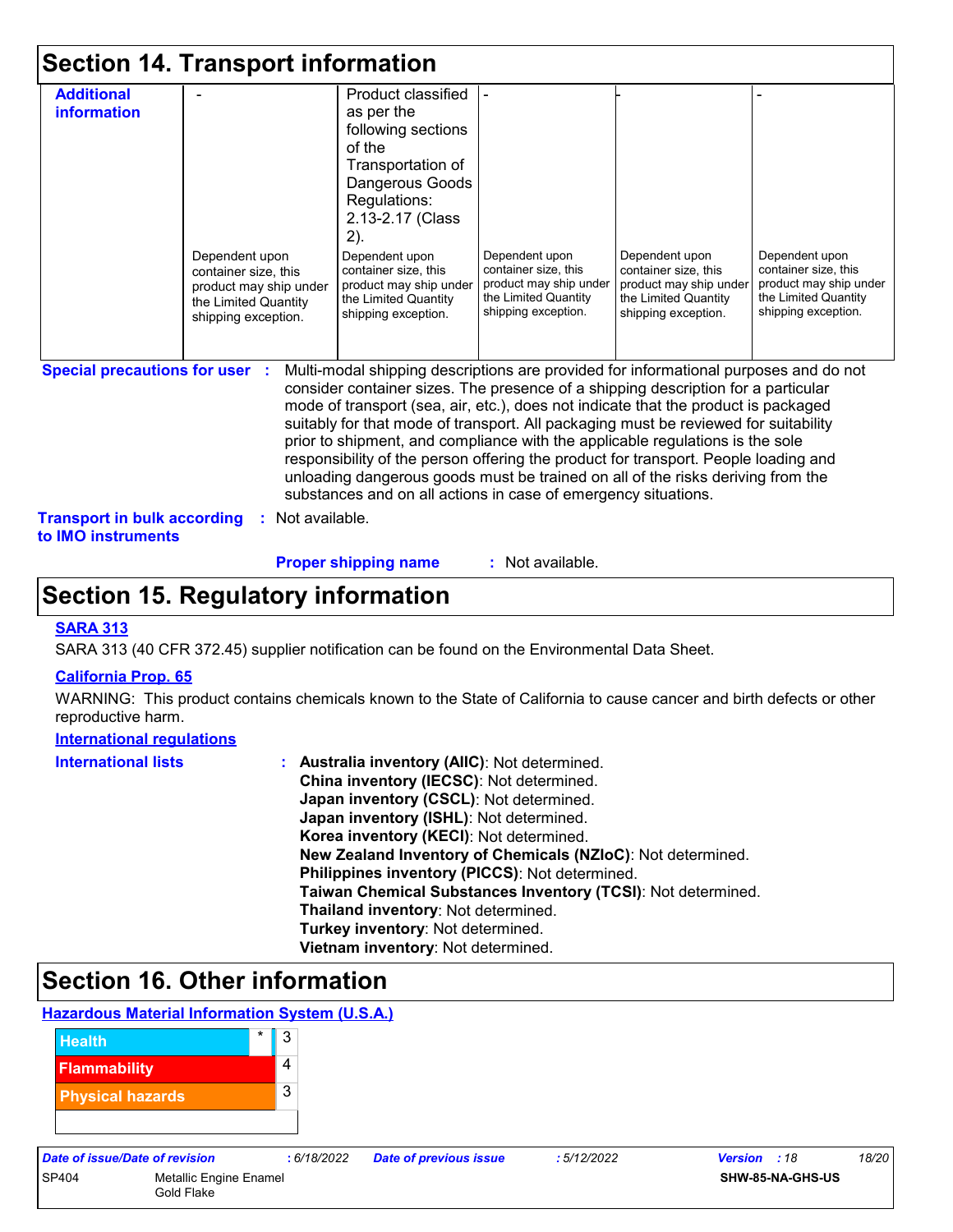### **Section 16. Other information**

**The customer is responsible for determining the PPE code for this material. For more information on HMIS® Personal Protective Equipment (PPE) codes, consult the HMIS® Implementation Manual.**

**Caution: HMIS® ratings are based on a 0-4 rating scale, with 0 representing minimal hazards or risks, and 4 representing significant hazards or risks. Although HMIS® ratings and the associated label are not required on SDSs or products leaving a facility under 29 CFR 1910.1200, the preparer may choose to provide them. HMIS® ratings are to be used with a fully implemented HMIS® program. HMIS® is a registered trademark and service mark of the American Coatings Association, Inc.**

#### **Procedure used to derive the classification**

| <b>Classification</b>                                                 | <b>Justification</b>  |
|-----------------------------------------------------------------------|-----------------------|
| FLAMMABLE AEROSOLS - Category 1                                       | On basis of test data |
| GASES UNDER PRESSURE - Compressed gas                                 | Calculation method    |
| SKIN CORROSION/IRRITATION - Category 2                                | Calculation method    |
| SERIOUS EYE DAMAGE/ EYE IRRITATION - Category 2A                      | Calculation method    |
| <b>TOXIC TO REPRODUCTION - Category 1B</b>                            | Calculation method    |
| SPECIFIC TARGET ORGAN TOXICITY (SINGLE EXPOSURE) (Respiratory tract   | Calculation method    |
| irritation) - Category 3                                              |                       |
| SPECIFIC TARGET ORGAN TOXICITY (SINGLE EXPOSURE) (Narcotic effects) - | Calculation method    |
| Category 3                                                            |                       |
| SPECIFIC TARGET ORGAN TOXICITY (REPEATED EXPOSURE) - Category 2       | Calculation method    |
| <b>ASPIRATION HAZARD - Category 1</b>                                 | Calculation method    |

| <b>History</b>                    |                                                                                                                                                                                                                                                                                                                                                                                                                                                                                                                                                                                                                       |
|-----------------------------------|-----------------------------------------------------------------------------------------------------------------------------------------------------------------------------------------------------------------------------------------------------------------------------------------------------------------------------------------------------------------------------------------------------------------------------------------------------------------------------------------------------------------------------------------------------------------------------------------------------------------------|
| <b>Date of printing</b>           | : 6/18/2022                                                                                                                                                                                                                                                                                                                                                                                                                                                                                                                                                                                                           |
| Date of issue/Date of<br>revision | : 6/18/2022                                                                                                                                                                                                                                                                                                                                                                                                                                                                                                                                                                                                           |
| Date of previous issue            | : 5/12/2022                                                                                                                                                                                                                                                                                                                                                                                                                                                                                                                                                                                                           |
| <b>Version</b>                    | : 18                                                                                                                                                                                                                                                                                                                                                                                                                                                                                                                                                                                                                  |
| <b>Key to abbreviations</b>       | $\therefore$ ATE = Acute Toxicity Estimate<br>BCF = Bioconcentration Factor<br>GHS = Globally Harmonized System of Classification and Labelling of Chemicals<br>IATA = International Air Transport Association<br>IBC = Intermediate Bulk Container<br><b>IMDG = International Maritime Dangerous Goods</b><br>LogPow = logarithm of the octanol/water partition coefficient<br>MARPOL = International Convention for the Prevention of Pollution From Ships, 1973<br>as modified by the Protocol of 1978. ("Marpol" = marine pollution)<br>$N/A = Not available$<br>SGG = Segregation Group<br>$UN = United Nations$ |

**Indicates information that has changed from previously issued version.**

#### **Notice to reader**

**It is recommended that each customer or recipient of this Safety Data Sheet (SDS) study it carefully and consult resources, as necessary or appropriate, to become aware of and understand the data contained in this SDS and any hazards associated with the product. This information is provided in good faith and believed to be accurate as of the effective date herein. However, no warranty, express or implied, is given. The information presented here applies only to the product as shipped. The addition of any material can change the composition, hazards and risks of the product. Products shall not be repackaged, modified, or tinted except as specifically instructed by the manufacturer, including but not limited to the incorporation of products not specified by the manufacturer, or the use or addition of products in proportions not specified by the manufacturer. Regulatory requirements are subject to change and may differ between various locations and jurisdictions. The customer/buyer/user is responsible to ensure that his activities comply with all country, federal, state, provincial or local laws. The conditions for use of the product are not under the control of the manufacturer; the customer/buyer/user is responsible to determine the conditions necessary for the safe use of this product. The customer/buyer/user should not use the product for any purpose other than the purpose shown in the applicable section of this SDS without first referring to the supplier and obtaining written handling instructions. Due to the proliferation of** 

| Date of issue/Date of revision |                                      | : 6/18/2022 | <b>Date of previous issue</b> | : 5/12/2022 | <b>Version</b> : 18 |                         | 19/20 |
|--------------------------------|--------------------------------------|-------------|-------------------------------|-------------|---------------------|-------------------------|-------|
| SP404                          | Metallic Engine Enamel<br>Gold Flake |             |                               |             |                     | <b>SHW-85-NA-GHS-US</b> |       |